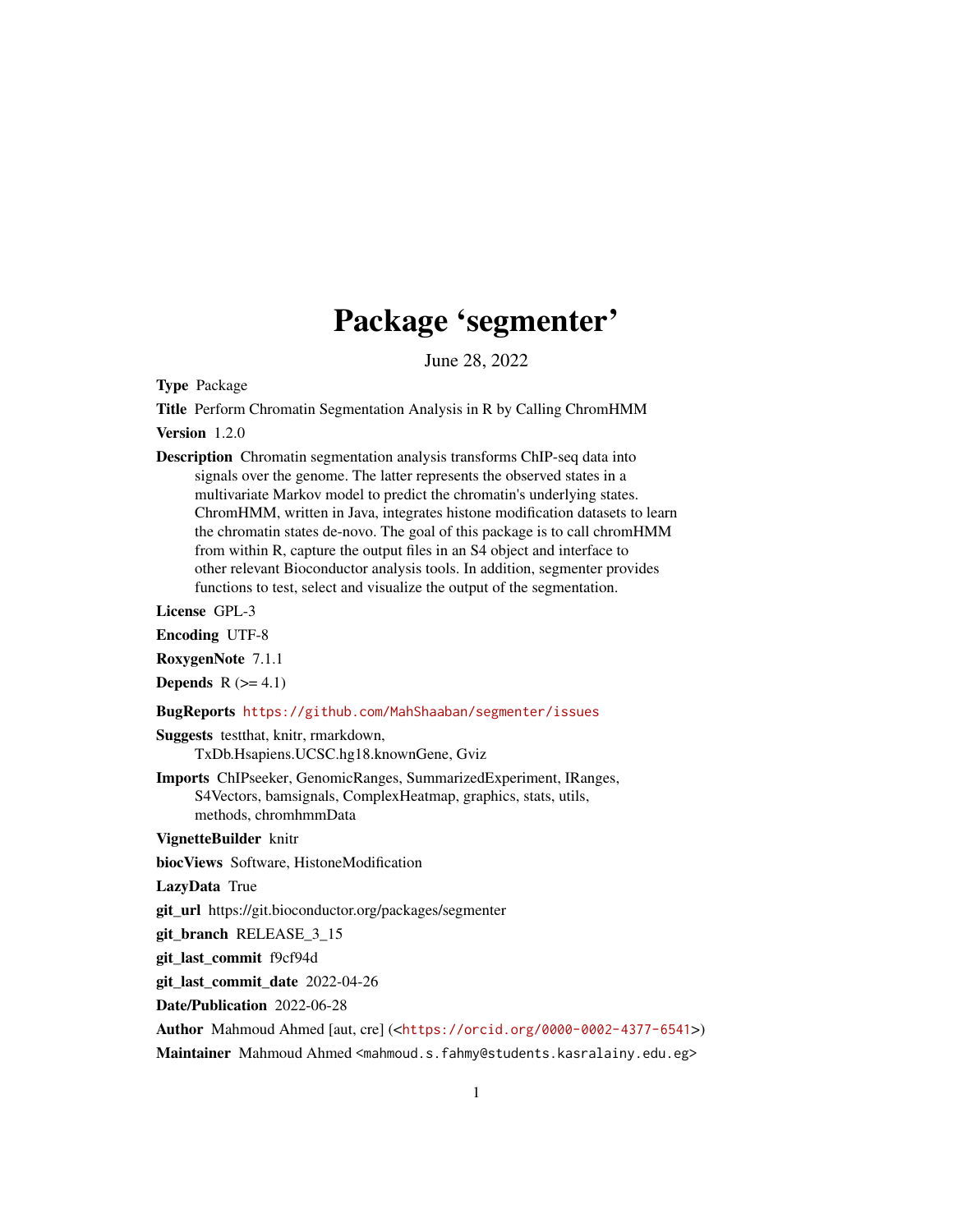# R topics documented:

|    | 3              |
|----|----------------|
|    | $\overline{3}$ |
|    | $\overline{4}$ |
|    | $\overline{7}$ |
|    | 8              |
|    | 9              |
|    | 10             |
| 10 |                |
|    | 11             |
|    | 11             |
| 12 |                |
| 13 |                |
| 13 |                |
| 15 |                |
| 16 |                |
| 16 |                |
| 17 |                |
| 18 |                |
| 18 |                |
| 19 |                |
| 20 |                |
| 20 |                |
| 21 |                |
| 22 |                |
| 22 |                |
| 23 |                |
| 24 |                |
| 24 |                |
| 25 |                |
| 26 |                |
| 26 |                |
| 27 |                |
| 28 |                |
| 28 |                |
| 29 |                |
|    |                |
|    |                |

## **Index**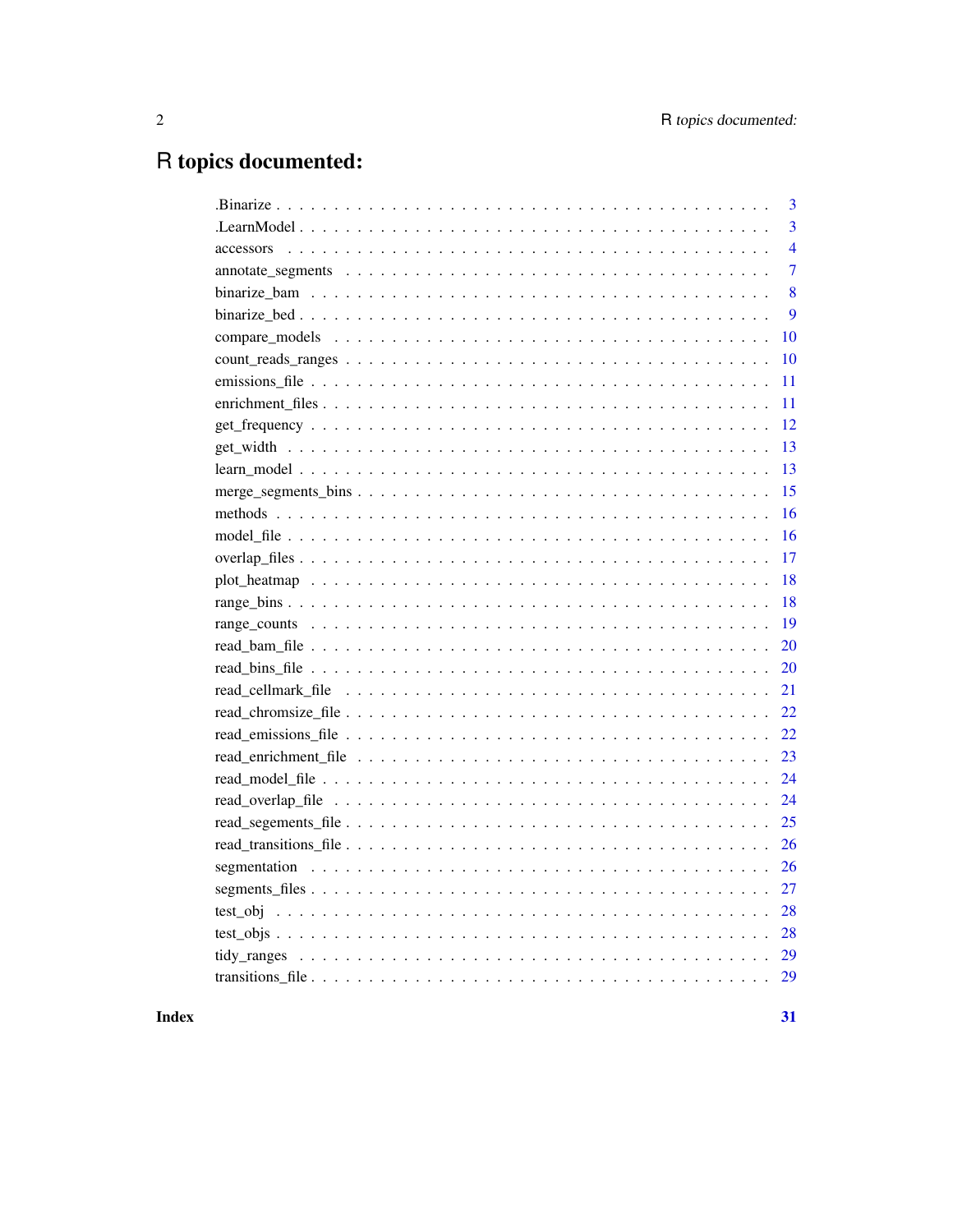<span id="page-2-0"></span>

## Description

Call the Java module BinarizeBed which binarize a bed file of the aligned reads.

#### Usage

```
.Binarize(inputdir, cellmarkfiletable, chromsizefile, binsize, outputdir, type)
```
## Arguments

| inputdir          | A string. The path to bed files.                                                                             |
|-------------------|--------------------------------------------------------------------------------------------------------------|
| cellmarkfiletable |                                                                                                              |
|                   | A tab delimited files of three columns. The columns contains the cell, mark and<br>the name or the bed file. |
| chromsizefile     | A string. The path to the chromosomes sizes file.                                                            |
| binsize           | An integer. The bin size to use. Default is 200.                                                             |
| outputdir         | A string. The path to a directory where output will be written.                                              |
| type              | A string. The file type 'bam' or 'bed'.                                                                      |

## Value

NULL. Output files are written to the output directory.

#### See Also

binarize\_bed

.LearnModel *Call Java* LearnModel

## Description

Call the Java module LearnModel which learns a multi-state model from ChIP-seq data.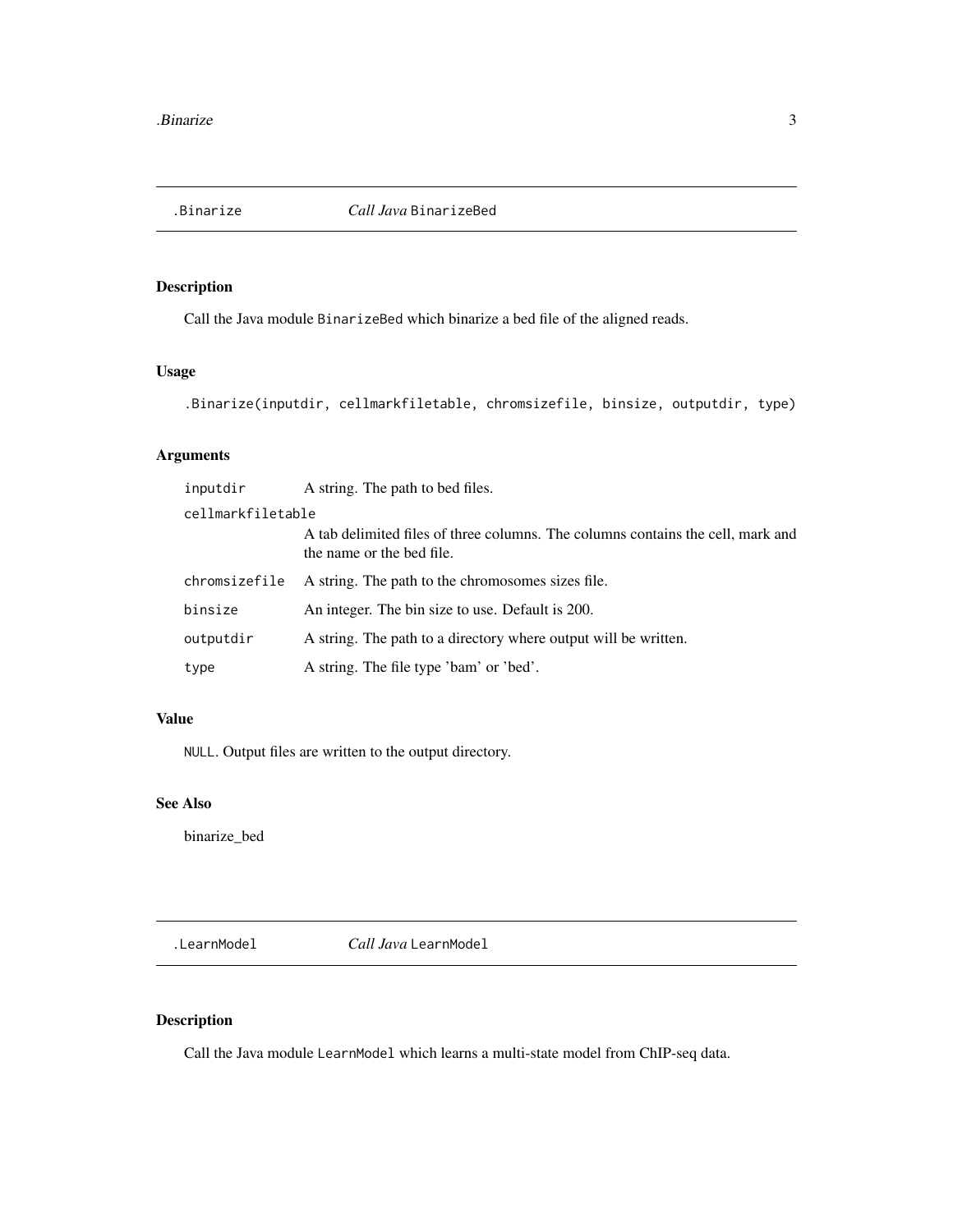#### 4 accessors

## Usage

```
.LearnModel(
  inputdir,
  outputdir,
 numstates,
  coordsdir,
  anchorsdir,
  chromsizefile,
  assembly,
  optional
\mathcal{L}
```
#### Arguments

| inputdir      | A string. The path to binarized files.                          |
|---------------|-----------------------------------------------------------------|
| outputdir     | A string. The path to a directory where output will be written. |
| numstates     | An integer. The number of desired states in the model.          |
| coordsdir     | A string. The path to genomic coordiantes files.                |
| anchorsdir    | A string. The path to the genomic anchors files.                |
| chromsizefile | A string. The path to the chromosomes sizes file.               |
| assembly      | A string. The name of the genomic assembely.                    |
| optional      | A string. Other optional arguments passed to the Java command.  |

## Value

NULL. Output files are written to the output directory.

## See Also

learn\_model

accessors *Accessors for the* segmentation *objects*

## <span id="page-3-1"></span>Description

These functions can be used to access the contents of segmentation objects as well as modifying them.

<span id="page-3-0"></span>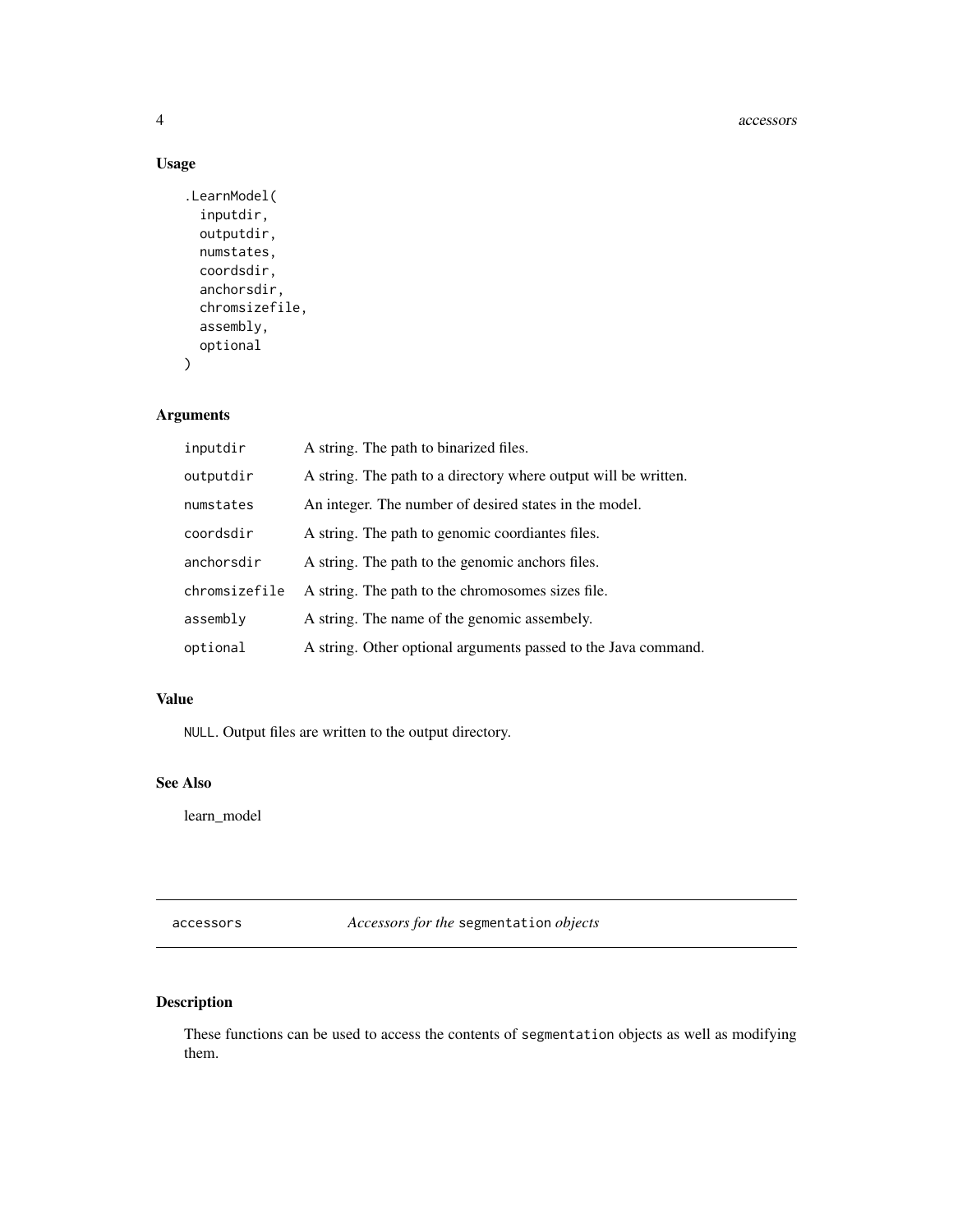#### accessors 5

#### Usage

model(object)

## S4 method for signature 'segmentation' model(object)

```
emission(object)
```
## S4 method for signature 'segmentation' emission(object)

transition(object)

## S4 method for signature 'segmentation' transition(object)

```
overlap(object, ...)
```
## S4 method for signature 'segmentation' overlap(object, cell)

TSS(object, ...)

## S4 method for signature 'segmentation' TSS(object, cell)

TES(object, ...)

## S4 method for signature 'segmentation' TES(object, cell)

```
segment(object, ...)
```
## S4 method for signature 'segmentation' segment(object, cell)

bins(object, ...)

## S4 method for signature 'segmentation' bins(object, cell)

counts(object, ...)

## S4 method for signature 'segmentation' counts(object, cell)

likelihood(object)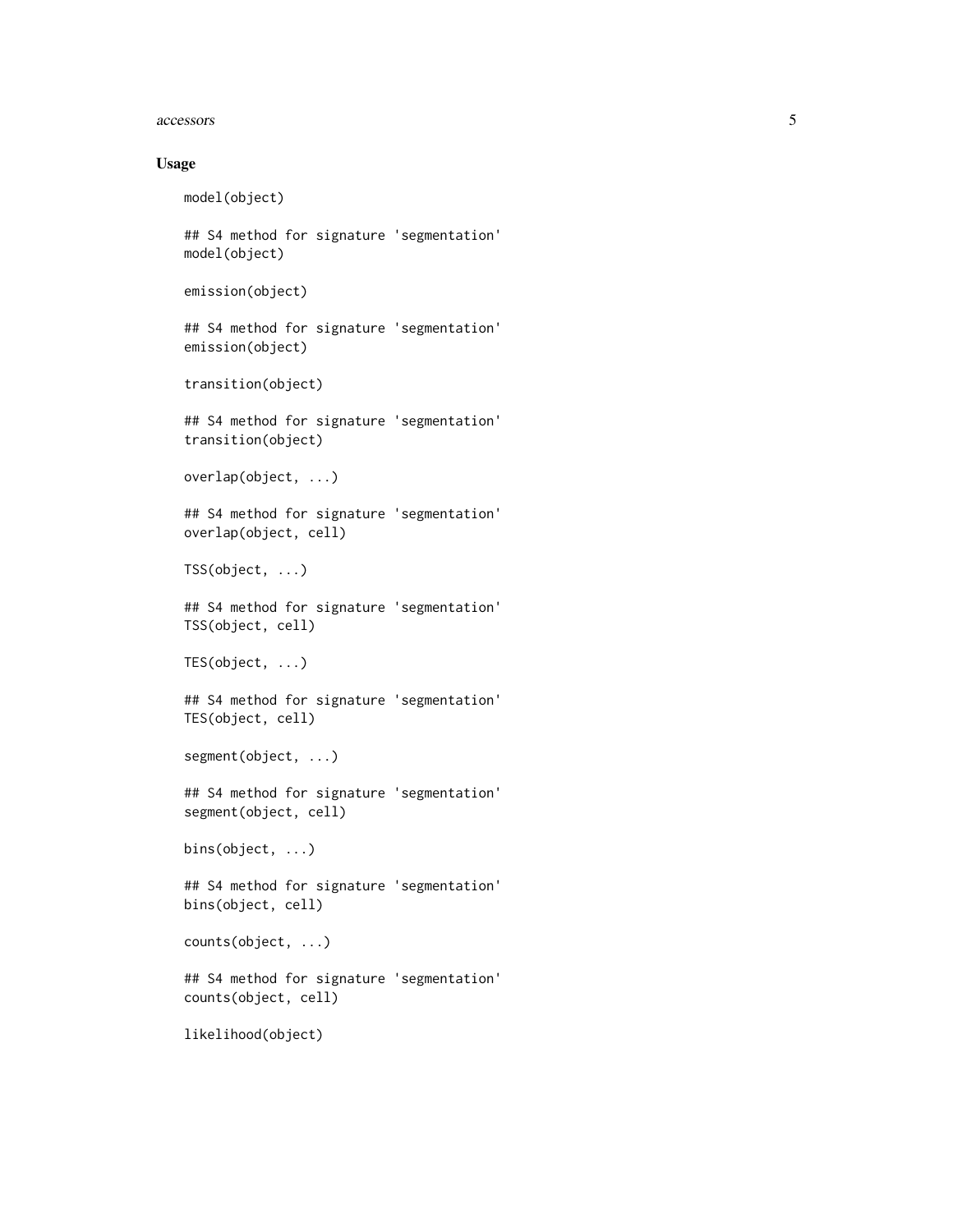#### 6 accessors and the contract of the contract of the contract of the contract of the contract of the contract of the contract of the contract of the contract of the contract of the contract of the contract of the contract o

```
## S4 method for signature 'segmentation'
likelihood(object)
```

```
cells(object)
```
## S4 method for signature 'segmentation' cells(object)

```
states(object)
```
## S4 method for signature 'segmentation' states(object)

markers(object)

## S4 method for signature 'segmentation' markers(object)

#### Arguments

| object | An object of class segmentation        |
|--------|----------------------------------------|
| .      | Other argument passed to the accessors |
| cell   | A string                               |

## Value

The data in the corresponding slot or a subset of it.

#### See Also

segmentation

#### Examples

```
model(test_obj)
```
emission(test\_obj)

transition(test\_obj)

```
overlap(test_obj)
overlap(test_obj, cell = 'K562')
TSS(test_obj)
TSS(test_obj, cell = 'K562')
TES(test_obj)
TES(test_obj, cell = 'K562')
```

```
segment(test_obj)
```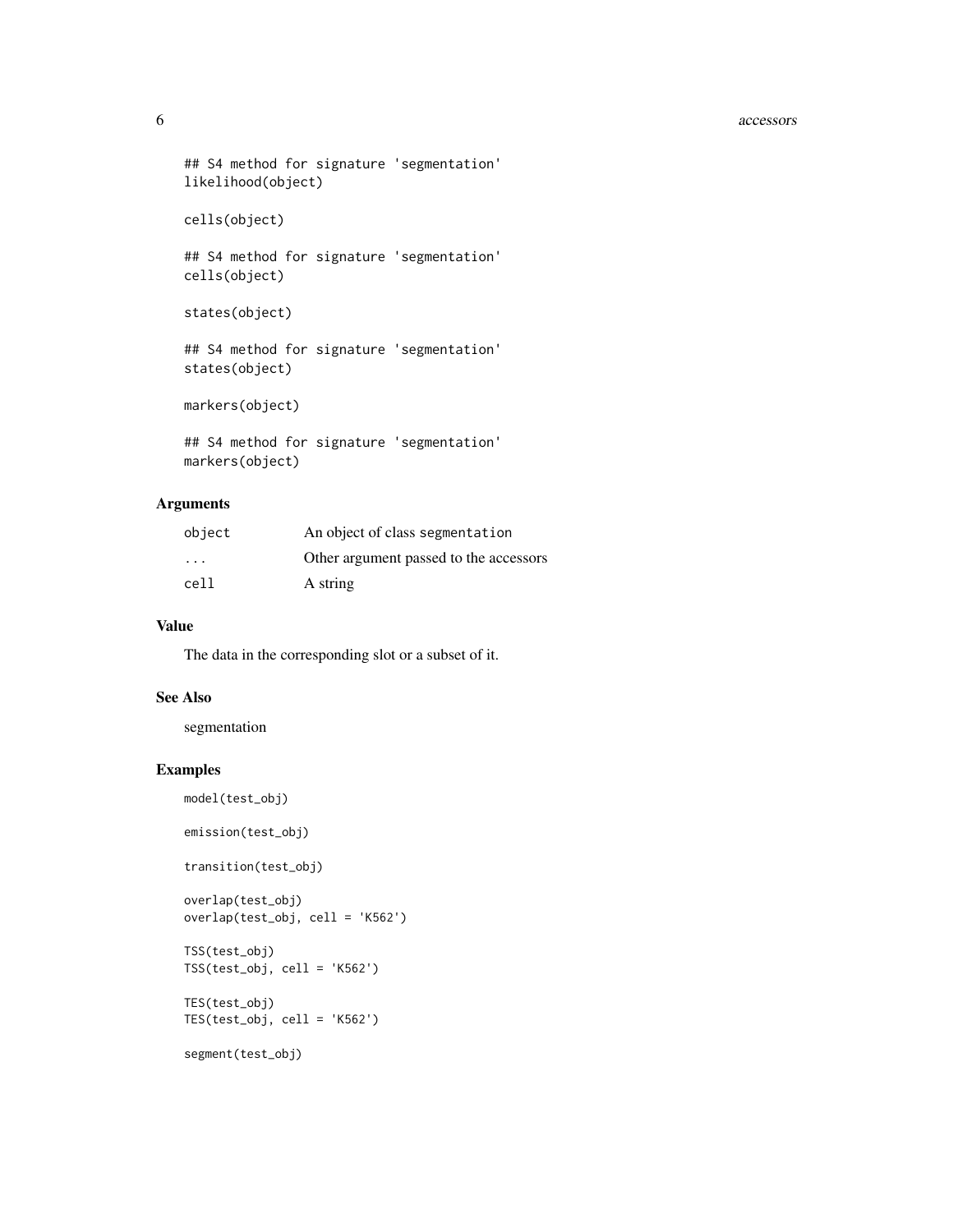## <span id="page-6-0"></span>annotate\_segments 7

```
segment(test_obj, cell = 'K562')
bins(test_obj)
counts(test_obj)
likelihood(test_obj)
cells(test_obj)
states(test_obj)
markers(test_obj)
```
annotate\_segments *Annotate segments*

#### Description

Annotate the GRanges objects of the segments using [annotatePeak](#page-0-0) (see for details)

#### Usage

```
annotate_segments(segments, ...)
```
#### Arguments

| segments                | A GRanges object. Usually the output of calling segment on the the output<br>object of lean_model. |
|-------------------------|----------------------------------------------------------------------------------------------------|
| $\cdot$ $\cdot$ $\cdot$ | Other arguments passed to annotatePeak                                                             |

#### Value

A GRanges object which is identical to the input in addition to the annotations as metadata columns.

#### Examples

```
library(TxDb.Hsapiens.UCSC.hg18.knownGene)
txdb <- TxDb.Hsapiens.UCSC.hg18.knownGene
segs <- segment(test_obj)
segs_annotated <- annotate_segments(segs, TxDb = txdb, verbose = FALSE)
```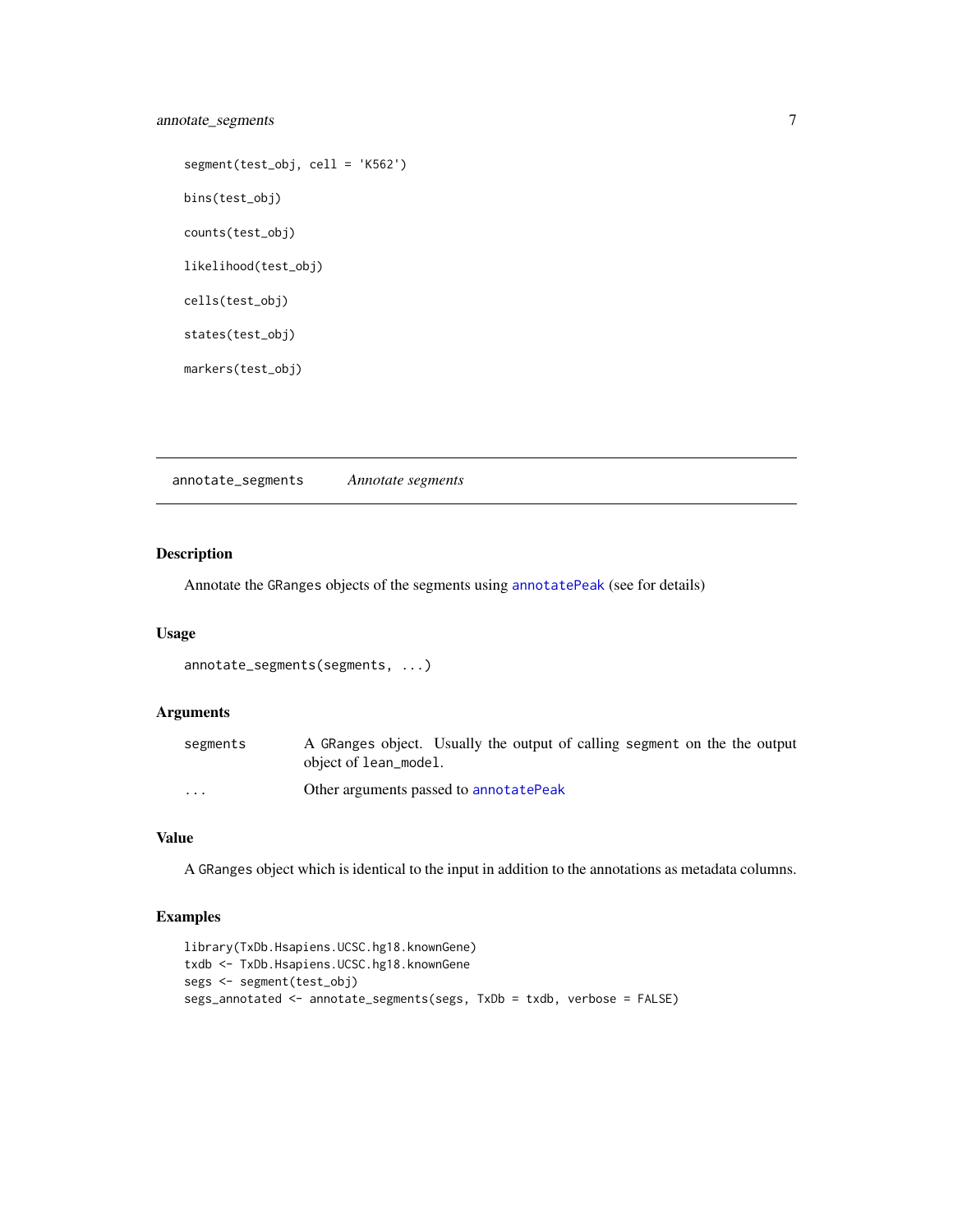<span id="page-7-0"></span>

#### Description

Transform the aligned reads into a binary format.

#### Usage

```
binarize_bam(
  inputdir,
  cellmarkfiletable,
  chromsizefile,
  binsize = 200,
  outputdir
\mathcal{L}
```
#### Arguments

| inputdir          | A string. The directory of the bam files.                       |
|-------------------|-----------------------------------------------------------------|
| cellmarkfiletable |                                                                 |
|                   | A string. The path to the input files table. Only               |
| chromsizefile     | A string. The path to the chromosomes sizes file.               |
| binsize           | An integer. The number in bp used to generate binarized files.  |
| outputdir         | A string. The path to a directory where output will be written. |

#### Value

NULL. Write files to the outputdir

#### See Also

Binarize binarize\_bed

## Examples

```
# locate input and output files
inputdir <- system.file("extdata", package = "bamsignals")
cellmarkfiletable <- system.file('extdata',
                                 'cell_mark_table.tsv',
                                 package = 'segmenter')
chromsizefile <- system.file('extdata/CHROMSIZES',
                             'hg18.txt',
                              package = 'chromhmmData')
outputdir <- tempdir()
```
# run command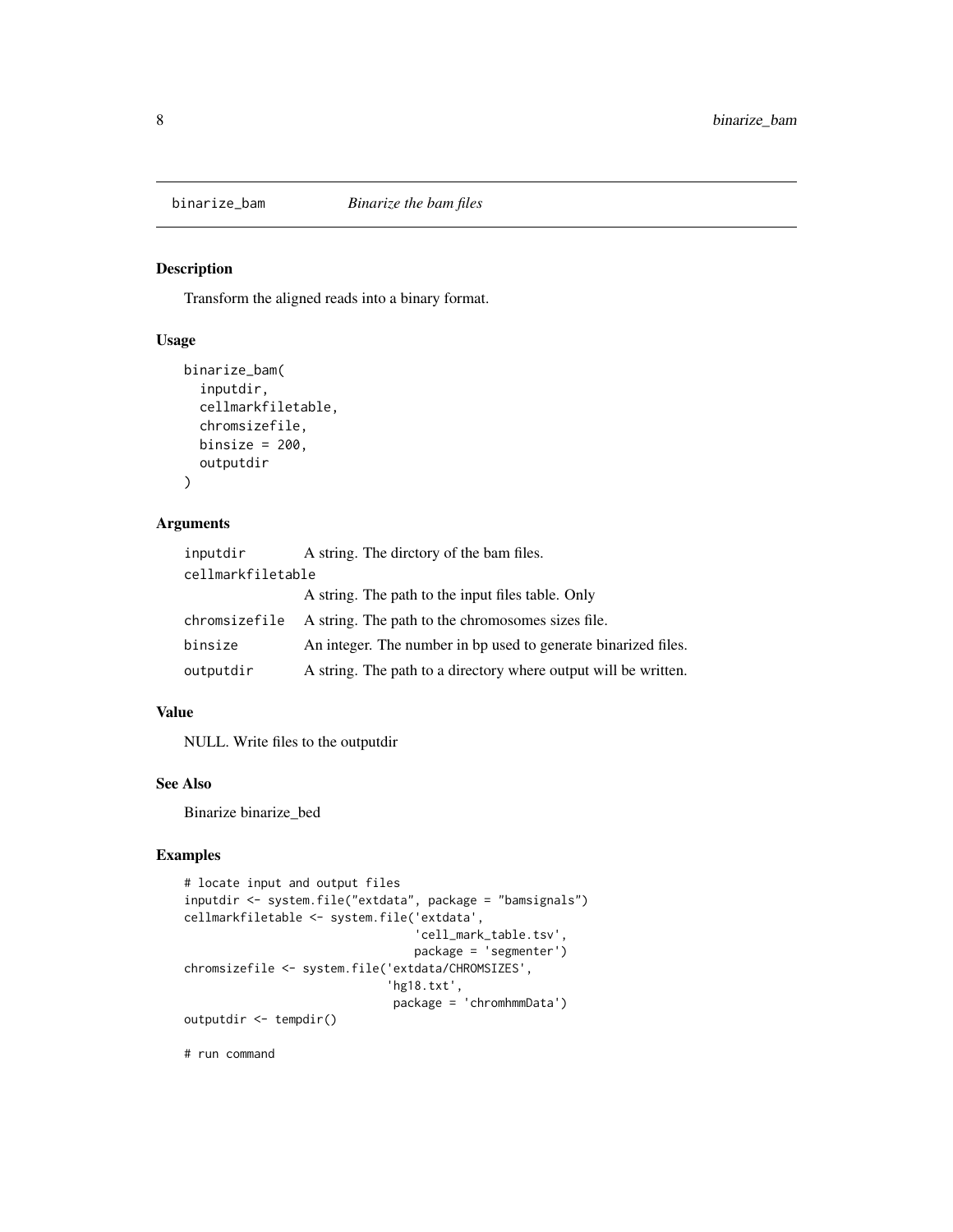## <span id="page-8-0"></span>binarize\_bed 9

```
binarize_bam(inputdir,
             chromsizefile = chromsizefile,
             cellmarkfiletable = cellmarkfiletable,
             outputdir = outputdir)
# show output files
list.files(outputdir, pattern = '*_binary.txt')
```
binarize\_bed *Binarize the bed files*

## Description

Transform the aligned reads into a binary format.

#### Usage

```
binarize_bed(
  inputdir,
  cellmarkfiletable,
  chromsizefile,
 binsize = 200,
  outputdir
)
```
#### Arguments

| inputdir          | A string. The directory of the bam files.                       |
|-------------------|-----------------------------------------------------------------|
| cellmarkfiletable |                                                                 |
|                   | A string. The path to the input files table. Only               |
| chromsizefile     | A string. The path to the chromosomes sizes file.               |
| binsize           | An integer. The number in bp used to generate binarized files.  |
| outputdir         | A string. The path to a directory where output will be written. |

#### Value

NULL. Write files to the outputdir

#### See Also

Binarize binarize\_bam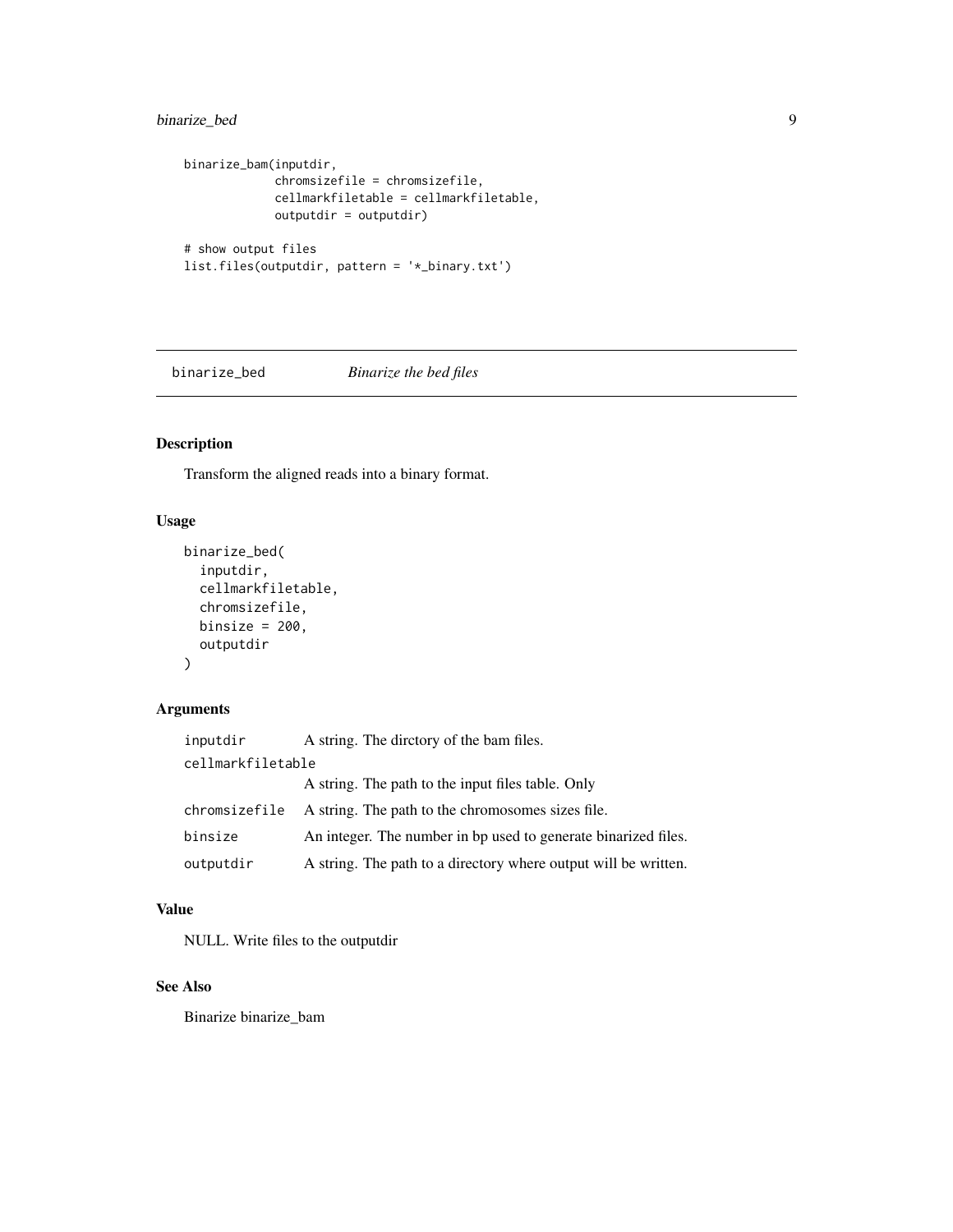<span id="page-9-0"></span>

#### Description

Compare two or more models

#### Usage

```
compare_models(objs, type = "emission", plot = FALSE, ...)
```
#### Arguments

| obis                    | A list of segmentation items                     |
|-------------------------|--------------------------------------------------|
| type                    | A string. What to compare. Default to 'emission' |
| plot                    | A logical.                                       |
| $\cdot$ $\cdot$ $\cdot$ | Other arguments passed to plot                   |

#### Value

A numeric vector or a plot with the same values.

#### Examples

```
compare_models(test_objs)
compare_models(test_objs, type = 'likelihood')
```
count\_reads\_ranges *Count reads in* GRanges *objects from bam files*

#### Description

Count reads in GRanges objects from bam files

#### Usage

```
count_reads_ranges(ranges, cellmarkfiletable, inputbamdir)
```
## Arguments

| ranges            | A GRanges to count in.                               |
|-------------------|------------------------------------------------------|
| cellmarkfiletable |                                                      |
|                   | A string. The path to the input files table.         |
| inputbamdir       | A string. The path to the input bam files directory. |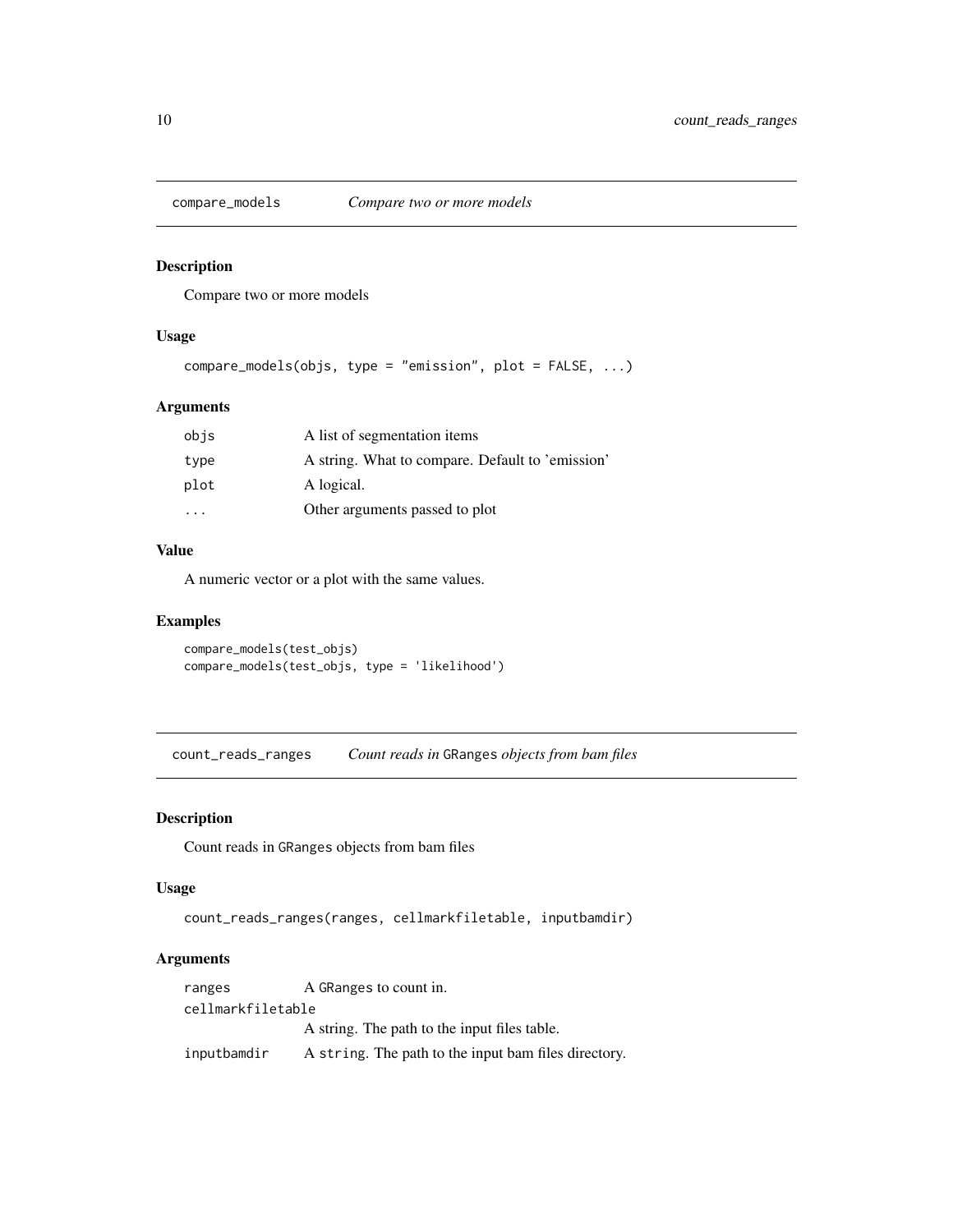#### <span id="page-10-0"></span>emissions\_file 11

## Value

A SummarizedExperiment object with ranges as its rowRanges and the counts as the assay.

emissions\_file *Make emissions file name*

## Description

Make emissions file name

#### Usage

emissions\_file(numstates)

#### Arguments

numstates An integer

## Value

A string

#### Examples

emissions\_file(3)

enrichment\_files *Make enrichment file names*

#### Description

Make enrichment file names

#### Usage

```
enrichment_files(numstates, cells, table = "RefSeq", annotation = "TSS")
```
## Arguments

| numstates  | An integer         |
|------------|--------------------|
| cells      | A character vector |
| table      | A string           |
| annotation | A string           |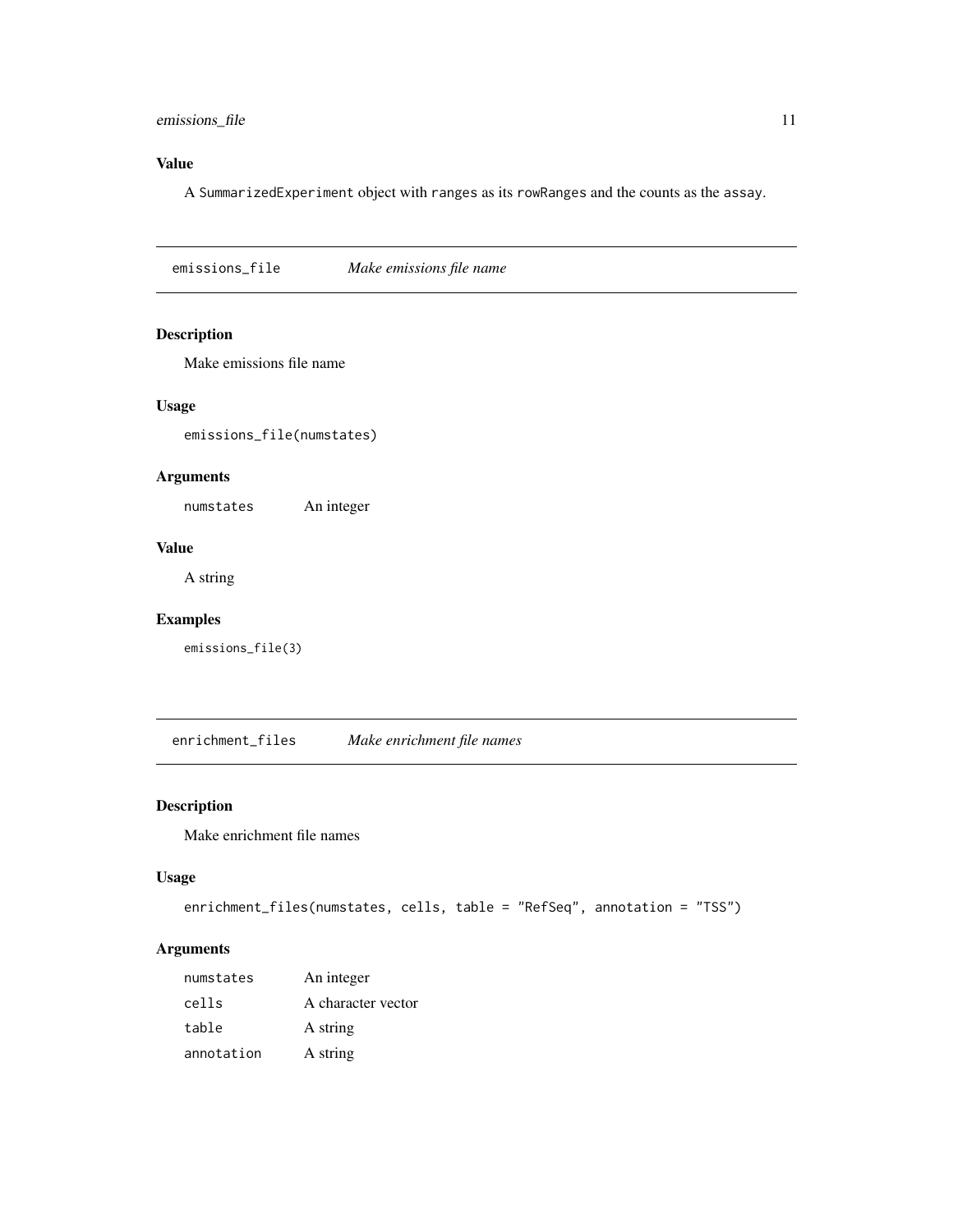## <span id="page-11-0"></span>Value

A character vector

#### Examples

```
enrichment_files(3, 'K562')
```
get\_frequency *Get the frequency of the segments in each cell type*

#### Description

Get the frequency of the segments in each cell type

#### Usage

```
get_frequency(segments, normalize = FALSE, tidy = FALSE, plot = FALSE, ...)
```
## Arguments

| segments                | A GRanges object. Usually the output of calling segment on the the output<br>object of lean_model. |
|-------------------------|----------------------------------------------------------------------------------------------------|
| normalize               | A logical. Whether the frequency should be normalized by the total number of<br>segments           |
| tidy                    | A logical.                                                                                         |
| plot                    | A logical.                                                                                         |
| $\cdot$ $\cdot$ $\cdot$ | Other arguments passed to barplot                                                                  |

## Value

A data.frame when tidy is TRUE otherwise a matrix or a plot

#### Examples

```
get_frequency(segment(test_obj))
get_frequency(segment(test_obj), normalize = TRUE)
```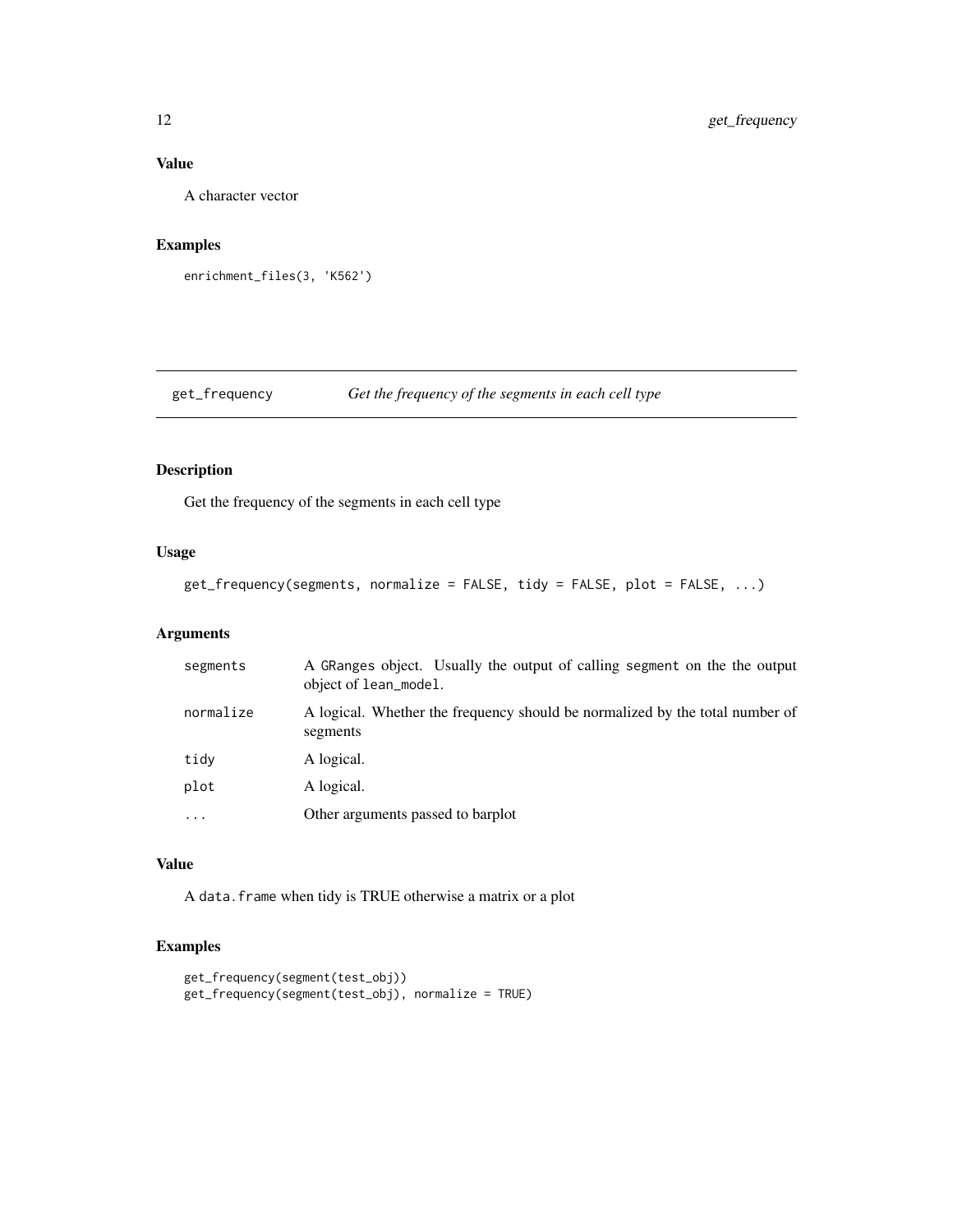<span id="page-12-0"></span>

#### Description

Get the width of the segments in each cell type

#### Usage

```
get_width(segments, average = FALSE)
```
#### Arguments

| segments | A GRanges object. Usually the output of calling segment on the the output |
|----------|---------------------------------------------------------------------------|
|          | object of lean_model.                                                     |
| average  | A logical. Whether the width should be averaged across cells.             |

#### Value

A data.frame

## Examples

```
get_width(segment(test_obj))
get_width(segment(test_obj), average = TRUE)
```
<span id="page-12-1"></span>learn\_model *Learn a multi-state model from chromatin data*

#### Description

Integrate multiple ChIP-seq chromatin datasets of histone modifications, transcription factors or other DNA binding proteins to build a multi-state model of the combinatorial and spatial frequently occurring patterns. The function uses as an input binarized ChIP-seq data and the genome annotations on which the states will be discovered.

#### Usage

```
learn_model(
  inputdir,
  outputdir,
  numstates,
  coordsdir,
  anchorsdir,
  chromsizefile,
```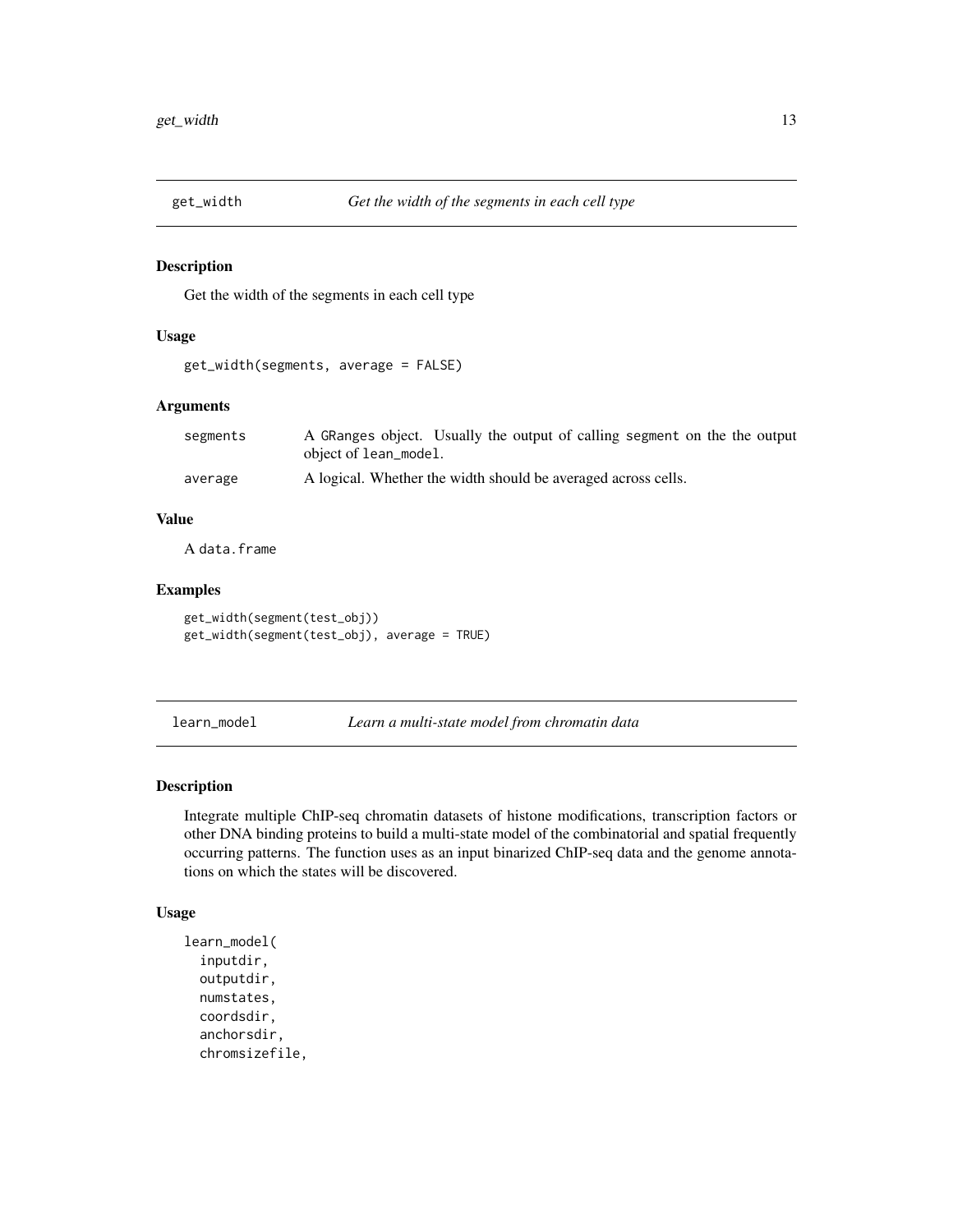```
assembly,
cells,
annotation,
binsize,
inputbamdir,
cellmarkfiletable,
read_only = FALSE,
read_bins = FALSE,
counts = FALSE
```
)

## Arguments

| inputdir          | A string. The path to binarized files.                                                                        |  |
|-------------------|---------------------------------------------------------------------------------------------------------------|--|
| outputdir         | A string. The path to a directory where output will be written.                                               |  |
| numstates         | An integer. The number of desired states in the model.                                                        |  |
| coordsdir         | A string. The path to genomic coordinates files.                                                              |  |
| anchorsdir        | A string. The path to the genomic anchors files.                                                              |  |
| chromsizefile     | A string. The path to the chromosomes sizes file.                                                             |  |
| assembly          | A string. The name of the genomic assembely.                                                                  |  |
| cells             | A character vector. The names of the cells as they occur in the binarized files<br>(first line).              |  |
| annotation        | A string. The name of the type of annotation as it occurs in the genomic anno-<br>tation files.               |  |
| binsize           | An integer. The number in bp used to generate binarized files.                                                |  |
| inputbamdir       | A string. The path to the input bam files. Only used when count = TRUE.                                       |  |
| cellmarkfiletable |                                                                                                               |  |
|                   | A string. The path to the input files table. Only used when bins = TRUE.                                      |  |
| read_only         | A logical. Default is FALSE. Whether to look for and load output files or generate<br>the model from scratch. |  |
| read_bins         | A logical. Default is FALSE. Whether to load the binarized data into the output<br>object.                    |  |
| counts            | A logical. Default is FALSE. Whether to load the reads counts in bins data into<br>the output object.         |  |

## Details

By default, this functions runs the analysis commands, writes the output to files and loads it into an object of class [segmentation](#page-25-1). In addition, the binarized data and the reads counts in the bins can be loaded. When read\_only is TRUE. The functions looks for previously generated files in the output directory and load them without rerunning the commands.

#### Value

An object of class [segmentation](#page-25-1) (see for details) and the files written to the output directory.

<span id="page-13-0"></span>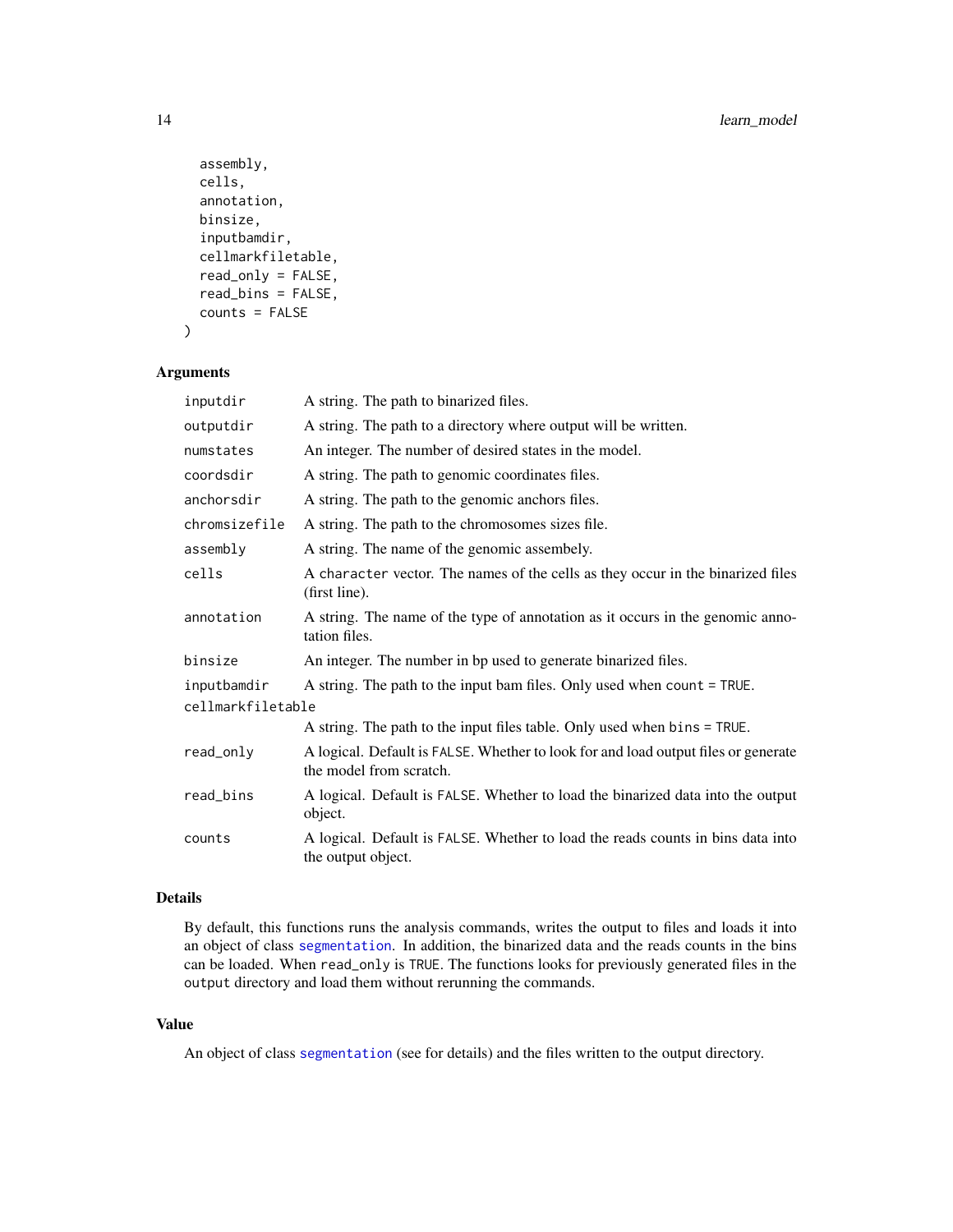<span id="page-14-0"></span>merge\_segments\_bins 15

#### See Also

LearnModel

#### Examples

```
# locate input and output files
inputdir <- system.file('extdata/SAMPLEDATA_HG18',
                        package = 'segmenter')
outputdir <- tempdir()
coordsdir <- system.file('extdata/COORDS',
                        package = 'chromhmmData')
anchorsdir <- system.file('extdata/ANCHORFILES',
                          package = 'chromhmmData')
chromsizefile <- system.file('extdata/CHROMSIZES',
                             'hg18.txt',
                             package = 'chromhmmData')
# run command
obj <- learn_model(inputdir = inputdir,
                   outputdir = outputdir,
                   coordsdir = coordsdir,
                   anchorsdir = anchorsdir,
                   chromsizefile = chromsizefile,
                   numstates = 3,
                   assembly = 'hg18',
                   cells = c('K562', 'GM12878'),
                   annotation = 'RefSeq',
                   binsize = 200# show the output
obj
```
merge\_segments\_bins *Merge segments and bins objects*

#### Description

Merge segments and bins objects

#### Usage

```
merge_segments_bins(segments, bins)
```
#### Arguments

| segments | A GRanges object. Usually the output of calling segment on the the output<br>object of lean_model.            |
|----------|---------------------------------------------------------------------------------------------------------------|
| bins     | A Summarized Experiment object. Usually the output of calling bins on the the<br>output object of lean_model. |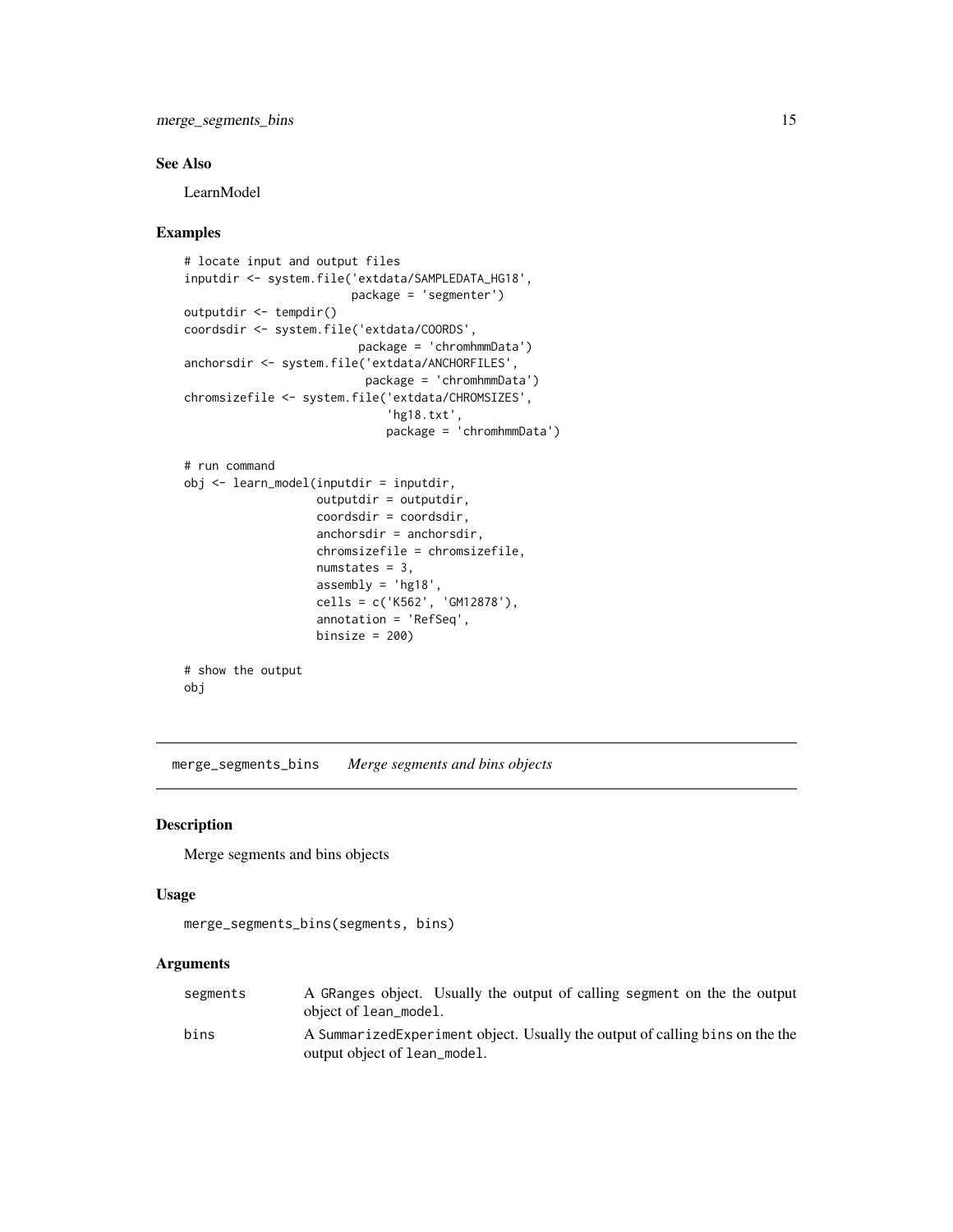## Value

A SummarizedExperiment object with the segment assignment added to the metadata of the rowRanges.

methods *Methods to interact with* segmentation *objects*

#### Description

These functions can be used to interact with segmentation objects for purposes other than accessing or modifying their contents.

## Usage

## S4 method for signature 'segmentation' show(object)

#### Arguments

object An object of class segmentation

#### Value

Prints a summary of the segmentation object contents.

#### See Also

segmentation accessors

## Examples

show(test\_obj)

model\_file *Make model file name*

#### Description

Make model file name

#### Usage

model\_file(numstates)

<span id="page-15-0"></span>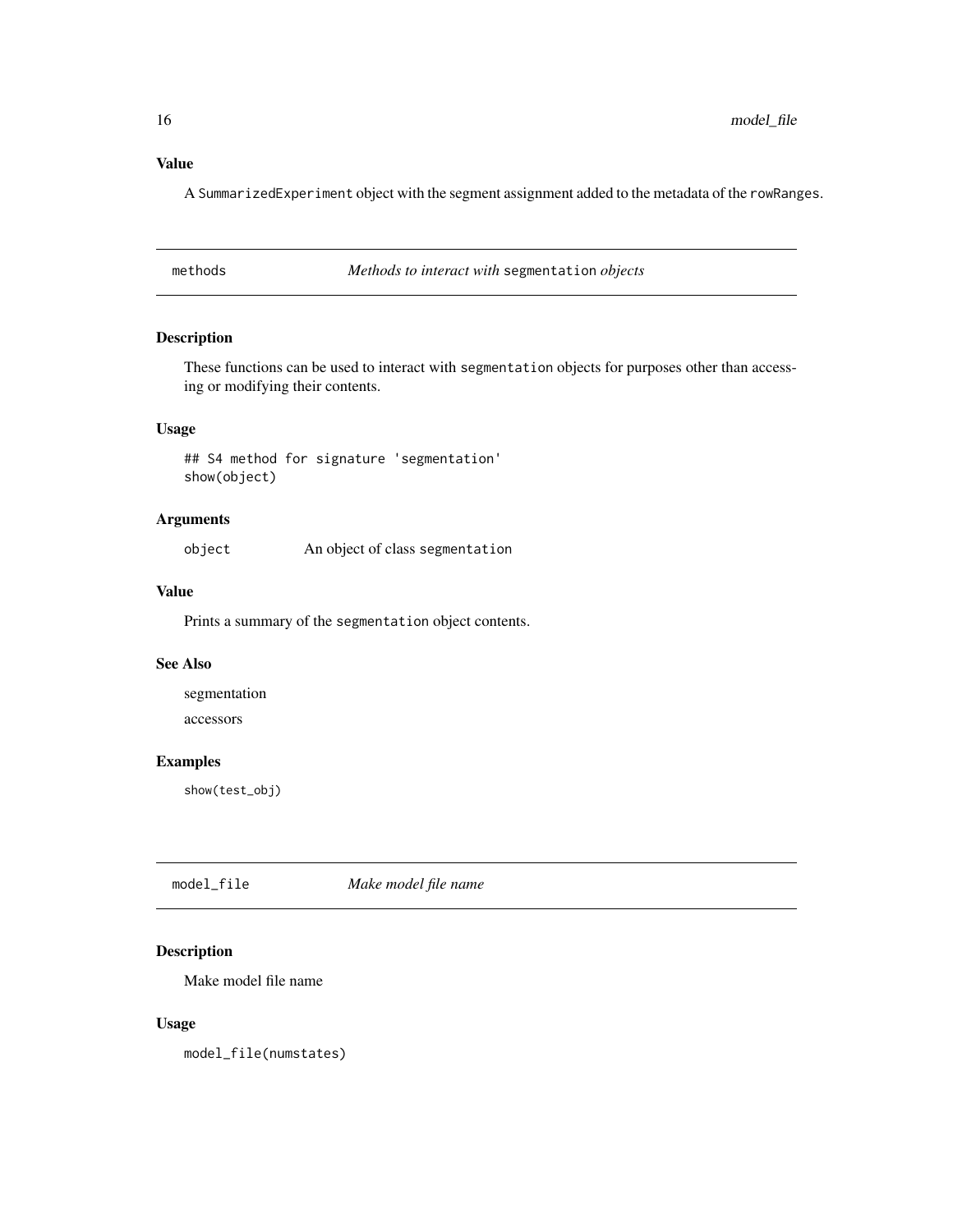## <span id="page-16-0"></span>overlap\_files 17

## Arguments

numstates An integer

## Value

A string

## Examples

model\_file(3)

overlap\_files *Make overlap file names*

## Description

Make overlap file names

## Usage

overlap\_files(numstates, cells)

#### Arguments

| numstates | An integer         |
|-----------|--------------------|
| cells     | A character vector |

#### Value

A character vector

## Examples

overlap\_files(3, 'K562')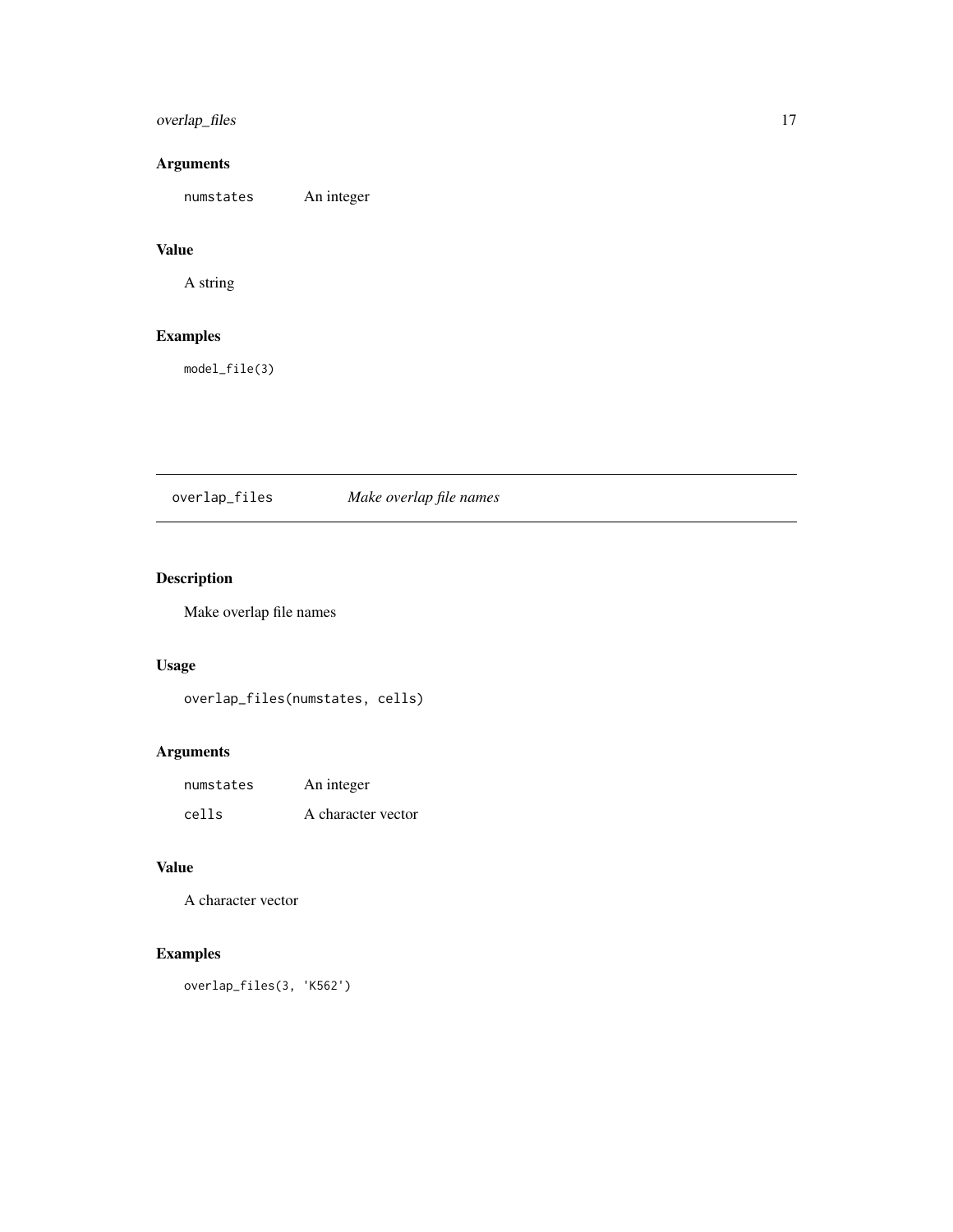<span id="page-17-0"></span>

## Description

Visualize the model output

#### Usage

plot\_heatmap(obj, type = "emission", ...)

## Arguments

| obi                     | A segmentation object                                                                                                                            |
|-------------------------|--------------------------------------------------------------------------------------------------------------------------------------------------|
| type                    | A string. Which kind of parameter to print. Default is 'emission' and possible<br>values are 'emission', 'transition', 'overlap', 'TSS' or 'TES' |
|                         |                                                                                                                                                  |
| $\cdot$ $\cdot$ $\cdot$ | Other arguments to path to Heatmap                                                                                                               |

#### Value

A heatmap

#### Examples

plot\_heatmap(test\_obj)

range\_bins *Format the loaded binarized data*

#### Description

The function takes the data. frames of the loaded binarized data files and format them into GRanges or SummarizedExperiment objects.

#### Usage

```
range_bins(bins, chromsizefile, binsize, return = "GRanges", tidy = TRUE)
```
## Arguments

| bins          | A list of the read_bins_file output.                                                       |
|---------------|--------------------------------------------------------------------------------------------|
| chromsizefile | A string. The path to the chromosomes sizes file.                                          |
| binsize       | An integer. The number in bp used to generate binarized files.                             |
| return        | A string. Possible values are GRanges (default) or Summarized Experiment.                  |
| tidy          | A logical. Default is TRUE. Whether to tidy the metadata columns of the<br>GRanges object. |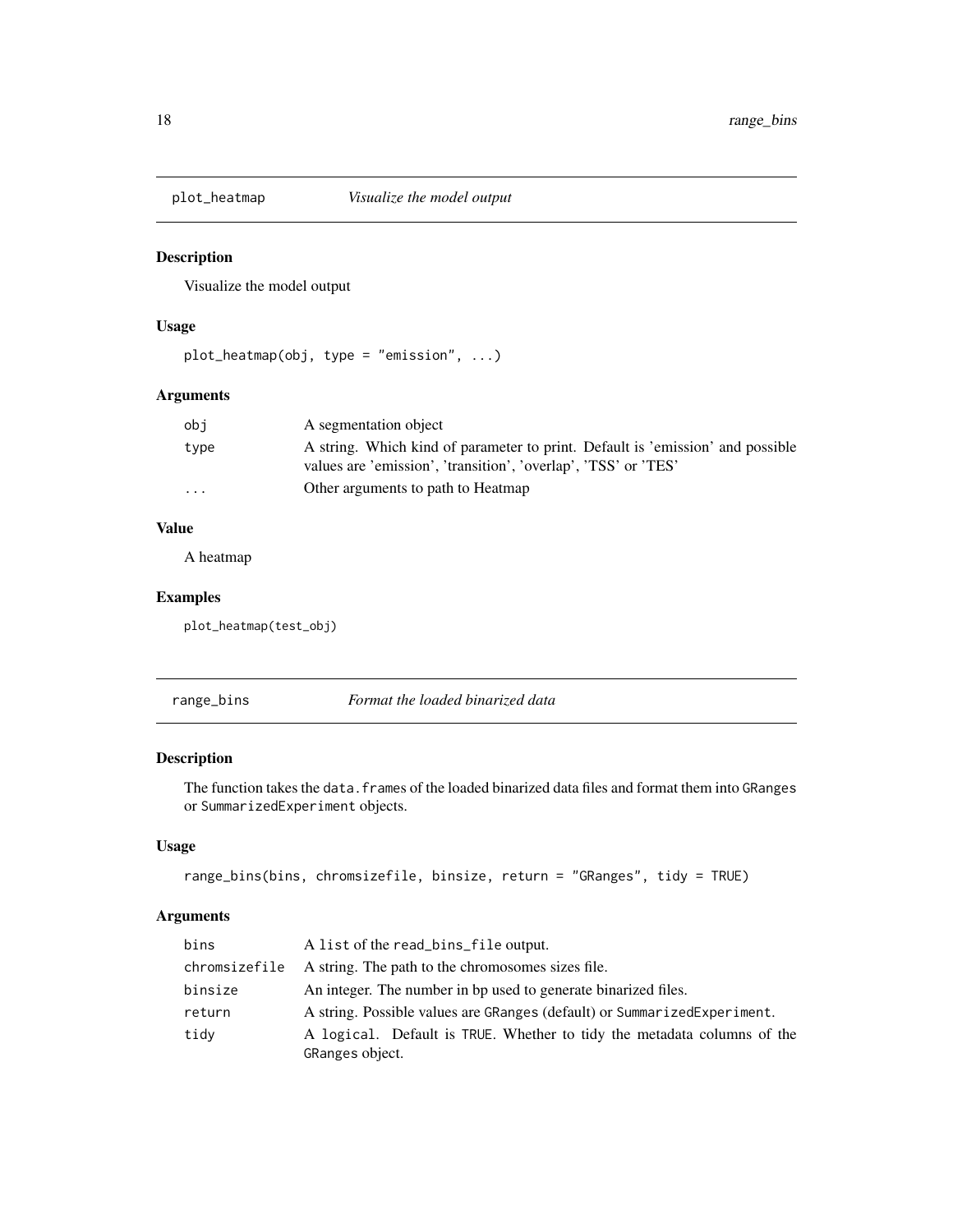<span id="page-18-0"></span>range\_counts 19

## Value

GRanges (default) or SummarizedExperiment.

## range\_counts *Format the loaded counts data*

## Description

The function takes the data. frames of the loaded counts data and format them into GRanges or SummarizedExperiment objects.

## Usage

```
range_counts(
 counts,
 features,
 return = "GRanges",
 tidy = FALSE,
 average = FALSE,
 marks
)
```
## Arguments

| counts   | A matrix of the read_bam_file output.                                                                                                   |
|----------|-----------------------------------------------------------------------------------------------------------------------------------------|
| features | A GRanges. That was used to count the bam files.                                                                                        |
| return   | A string. Possible values are GRanges (default) or SummarizedExperiment.                                                                |
| tidv     | A logical. Default is TRUE. Whether to tidy the metadata columns of the<br>GRanges object.                                              |
| average  | A logical. Default is FALSE. Whether to average the counts by marks before<br>building the object.                                      |
| marks    | A character vector. The length shoud equal the numbe of columns in counts<br>and is used for averaging and renaming the matrix columns. |

#### Value

GRanges (default) or SummarizedExperiment.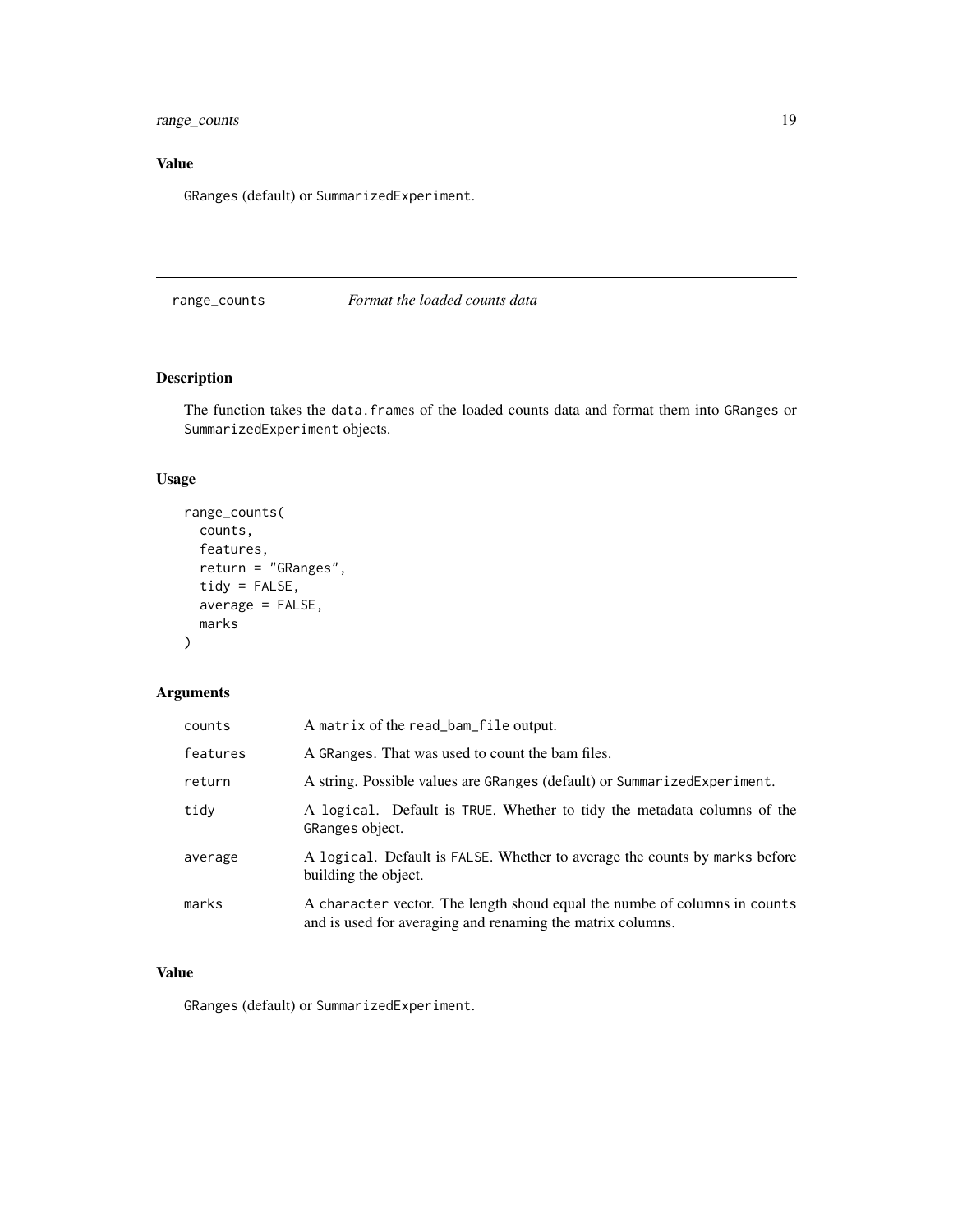<span id="page-19-0"></span>read\_bam\_file *Read* bam *files*

#### Description

Count the reads in each range of the GRanges object

#### Usage

```
read_bam_file(file, features, ...)
```
#### Arguments

| file     | A string. The path to the file.     |
|----------|-------------------------------------|
| features | A GRanges object.                   |
| .        | Other arguments passed to bamCount. |

#### Value

A matrix

#### Examples

```
# locate the bam file
bam_file <- system.file("extdata", "randomBam.bam", package = "bamsignals")
# load a granges object
rand_anno <- system.file("extdata",
                         "randomAnnot.Rdata",
                         package = "bamsignals")
features <- GenomicRanges::promoters(get(load(rand_anno)))
# count reads in ranges
```
read\_bam\_file(bam\_file, features)

read\_bins\_file *Read* bins *files*

#### Description

The files contain the cell and the chromosome info in the first line and the binarized data from all marks in the rest.

#### Usage

read\_bins\_file(file)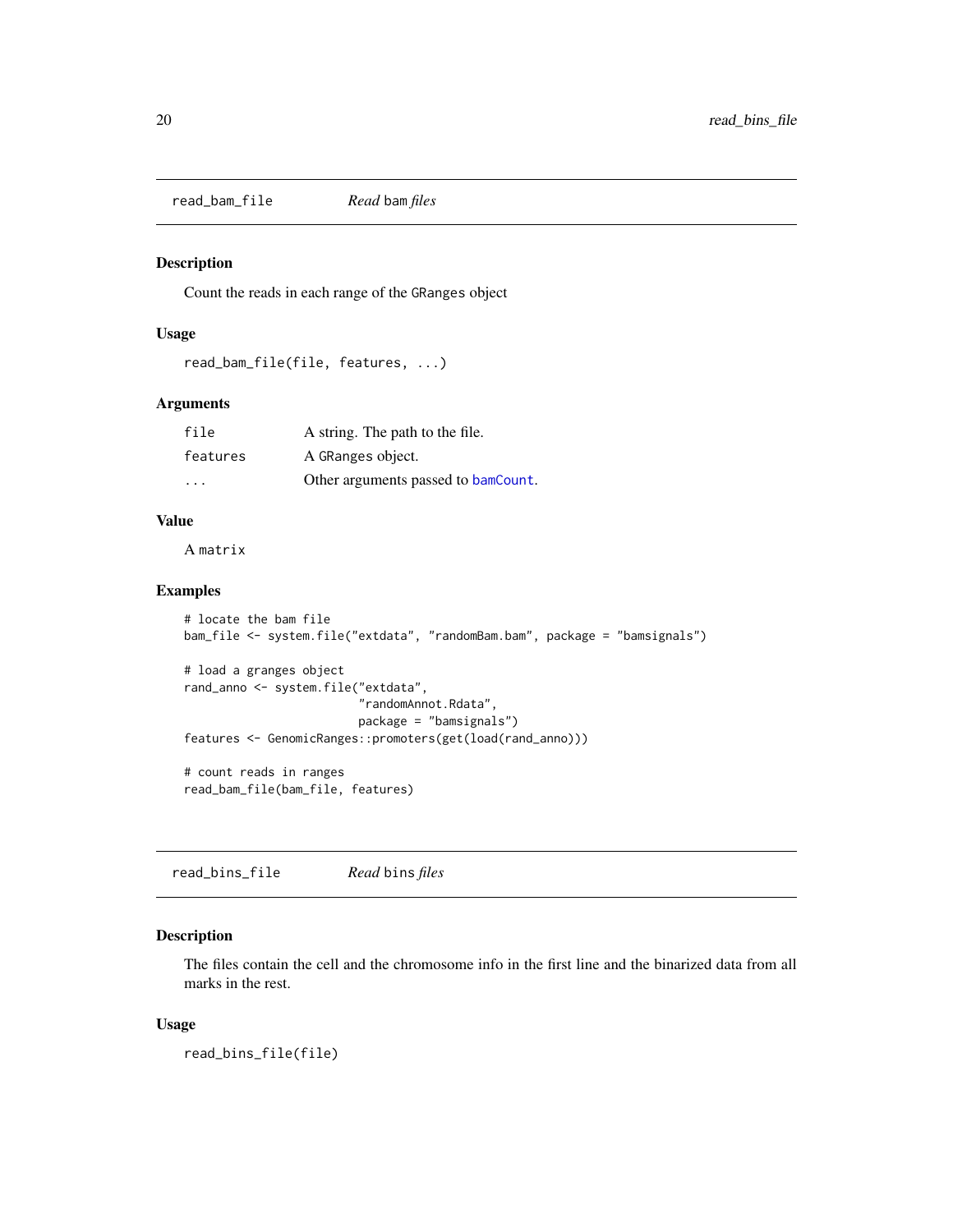#### <span id="page-20-0"></span>Arguments

file A string. The path to the file.

#### Value

A list of 3 items: cell, seqname and binaries.

#### Examples

```
# locate the file
fl <- system.file('extdata/SAMPLEDATA_HG18/',
                  'GM12878_chr11_binary.txt.gz',
                  package = 'segmenter')
# read the file
```
read\_bins\_file(fl)

read\_cellmark\_file *Read* cellmarktable *file*

#### Description

The file should contain at least three columns: cell, mark and file for the names of the cells/conditions, the available marks and binarized data files.

#### Usage

read\_cellmark\_file(file)

#### Arguments

file A string. The path to the file.

## Value

A data.frame

#### Examples

```
# locate the file
fl <- system.file('extdata',
                  'cell_mark_table.tsv',
                  package = 'segmenter')
# read the file
read_cellmark_file(fl)
```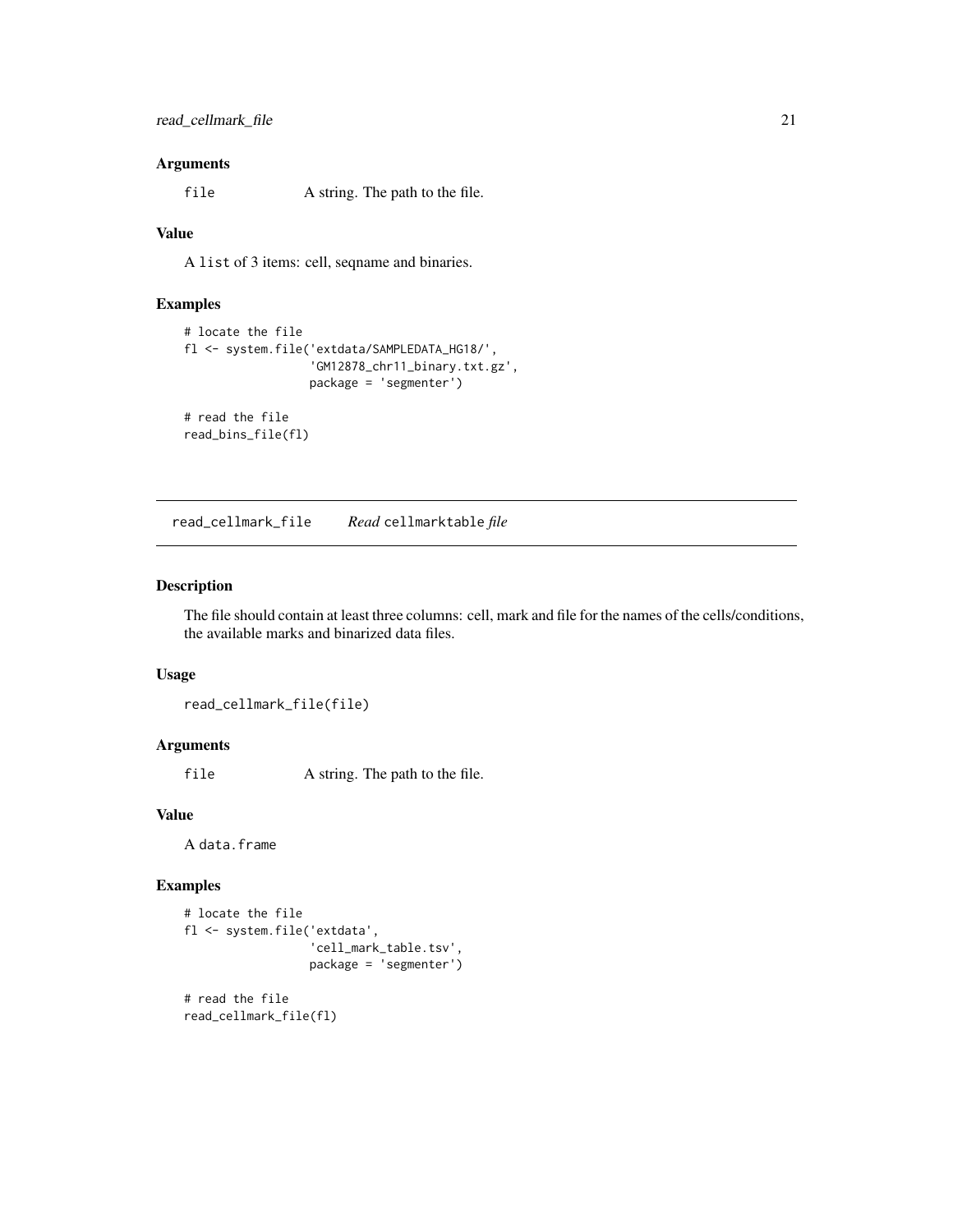<span id="page-21-0"></span>read\_chromsize\_file *Read* chromsizefile

#### Description

The file should contain exactly two columns. One for the name of the chromosome and the other for its length.

#### Usage

```
read_chromsize_file(file)
```
#### Arguments

file A string. The path to the file.

#### Value

A data.frame

#### Examples

```
# locate the file
chromsizefile <- system.file('extdata/CHROMSIZES',
                             'hg18.txt',
                             package = 'chromhmmData')
```
# read the file read\_chromsize\_file(chromsizefile)

read\_emissions\_file *Read* emissions *file*

#### Description

The segments files are the output of running learn\_model and named emissions\_3\_segment.bed

#### Usage

```
read_emissions_file(file, states, marks)
```
#### Arguments

| file   | A string. The path to the file.              |
|--------|----------------------------------------------|
| states | A character vector. The names of the states. |
| marks  | A character vector. The names of the marks   |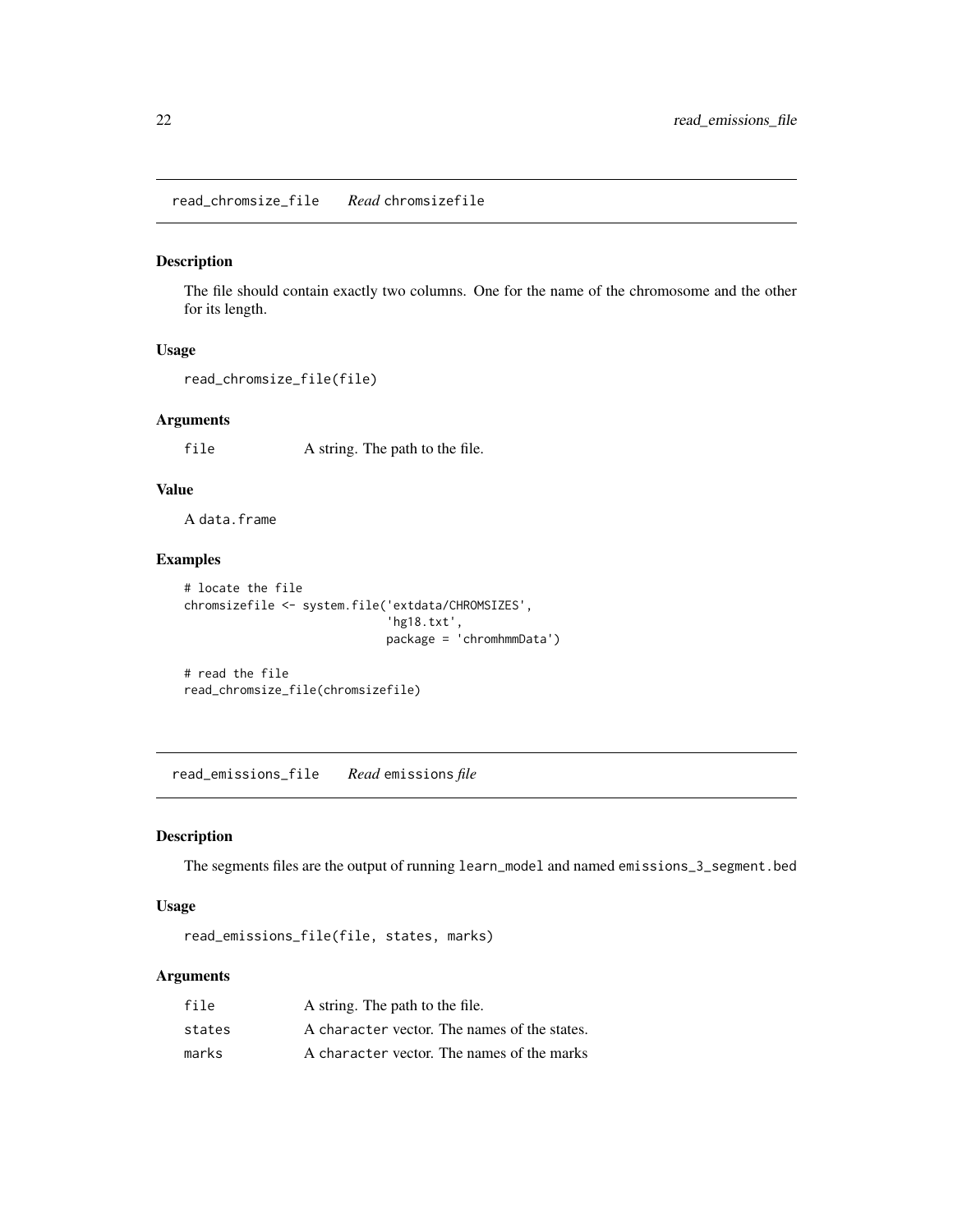#### <span id="page-22-0"></span>read\_enrichment\_file 23

#### Value

A matrix

## Examples

```
# locate the file
fl <- file.path(tempdir(), 'emissions_3.txt')
```
# read the file read\_emissions\_file(fl)

read\_enrichment\_file *Read* enrichment *files*

#### Description

The segments files are the output of running learn\_model and named <cell>\_3\_TSS.txt or <cell>\_3\_TES.txt.

#### Usage

read\_enrichment\_file(file, states, regions)

## Arguments

| file    | A string. The path to the file.               |
|---------|-----------------------------------------------|
| states  | A character vector. The names of the states.  |
| regions | A character vector. The names of the regions. |

#### Value

A matrix

#### Examples

```
# locate the file
fl <- file.path(tempdir(), 'GM12878_3_RefSeqTSS_neighborhood.txt')
# read the file
read_enrichment_file(fl)
```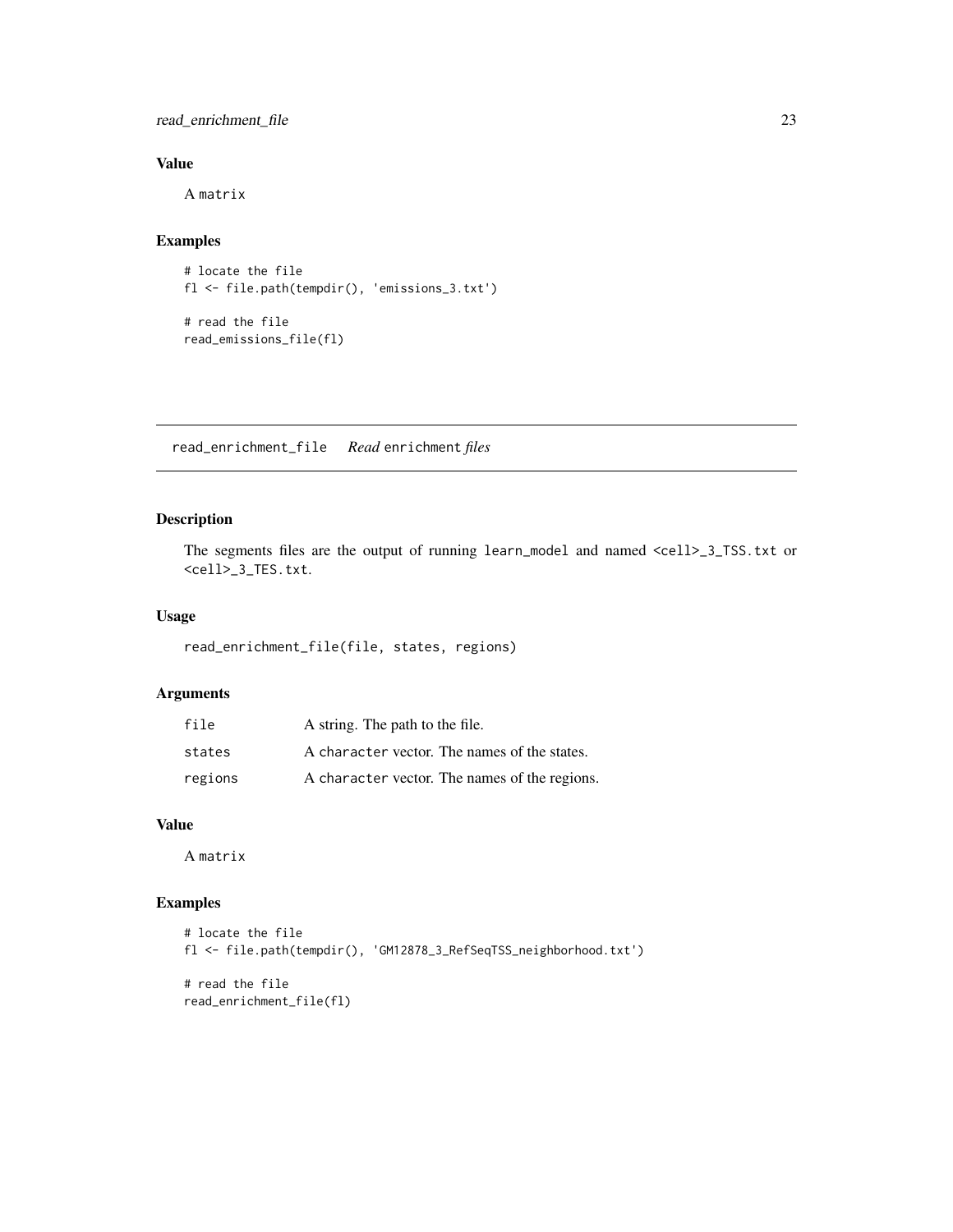<span id="page-23-0"></span>read\_model\_file *Read* modelfile

#### Description

The model file is the output of running learn\_model and named model\_#.txt

#### Usage

```
read_model_file(file)
```
#### Arguments

file A string. The path to the file.

## Value

A data.frame

#### Examples

```
# locate the file
modelfile <- file.path(tempdir(), 'model_3.txt')
```
# read the file read\_model\_file(modelfile)

read\_overlap\_file *Read* segments *files*

#### Description

The segments files are the output of running learn\_model and named <cell>\_3\_overlap.txt

## Usage

```
read_overlap_file(file, states, regions)
```
#### Arguments

| file    | A string. The path to the file.               |
|---------|-----------------------------------------------|
| states  | A character vector. The names of the states.  |
| regions | A character vector. The names of the regions. |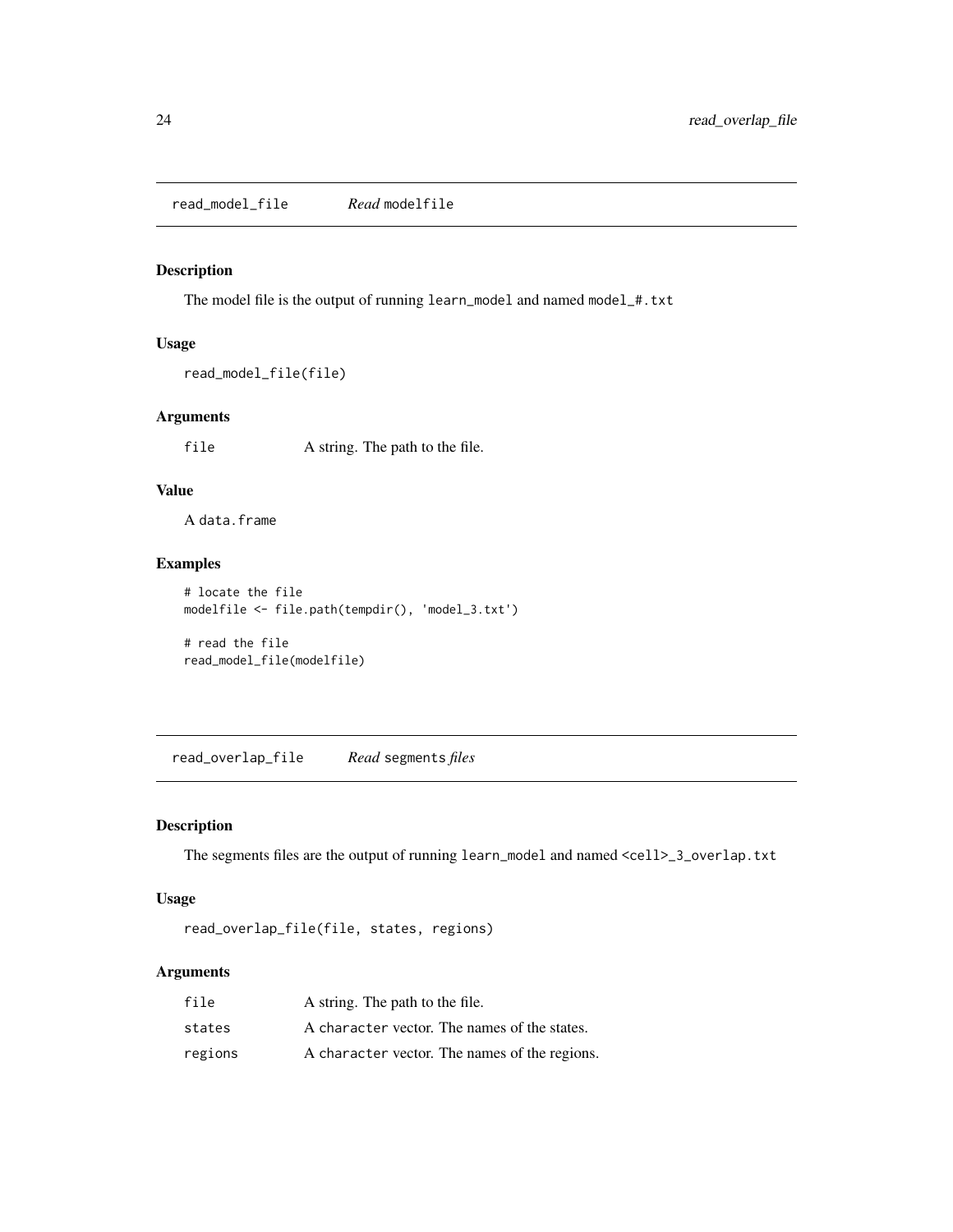<span id="page-24-0"></span>read\_segements\_file 25

#### Value

A matrix

## Examples

```
# locate the file
fl <- file.path(tempdir(), 'GM12878_3_overlap.txt')
# read the file
```
read\_overlap\_file(fl)

read\_segements\_file *Read* segments *files*

## Description

The segments files are the output of running learn\_model and named <cell>\_3\_segment.bed

#### Usage

read\_segements\_file(file, states)

#### Arguments

| file   | A string. The path to the file.              |
|--------|----------------------------------------------|
| states | A character vector. The names of the states. |

## Value

A data.frame

#### Examples

```
# locate the file
segmentfile <- file.path(tempdir(), 'GM12878_3_segments.bed')
# read the file
segs <- read_segements_file(segmentfile)
head(segs)
```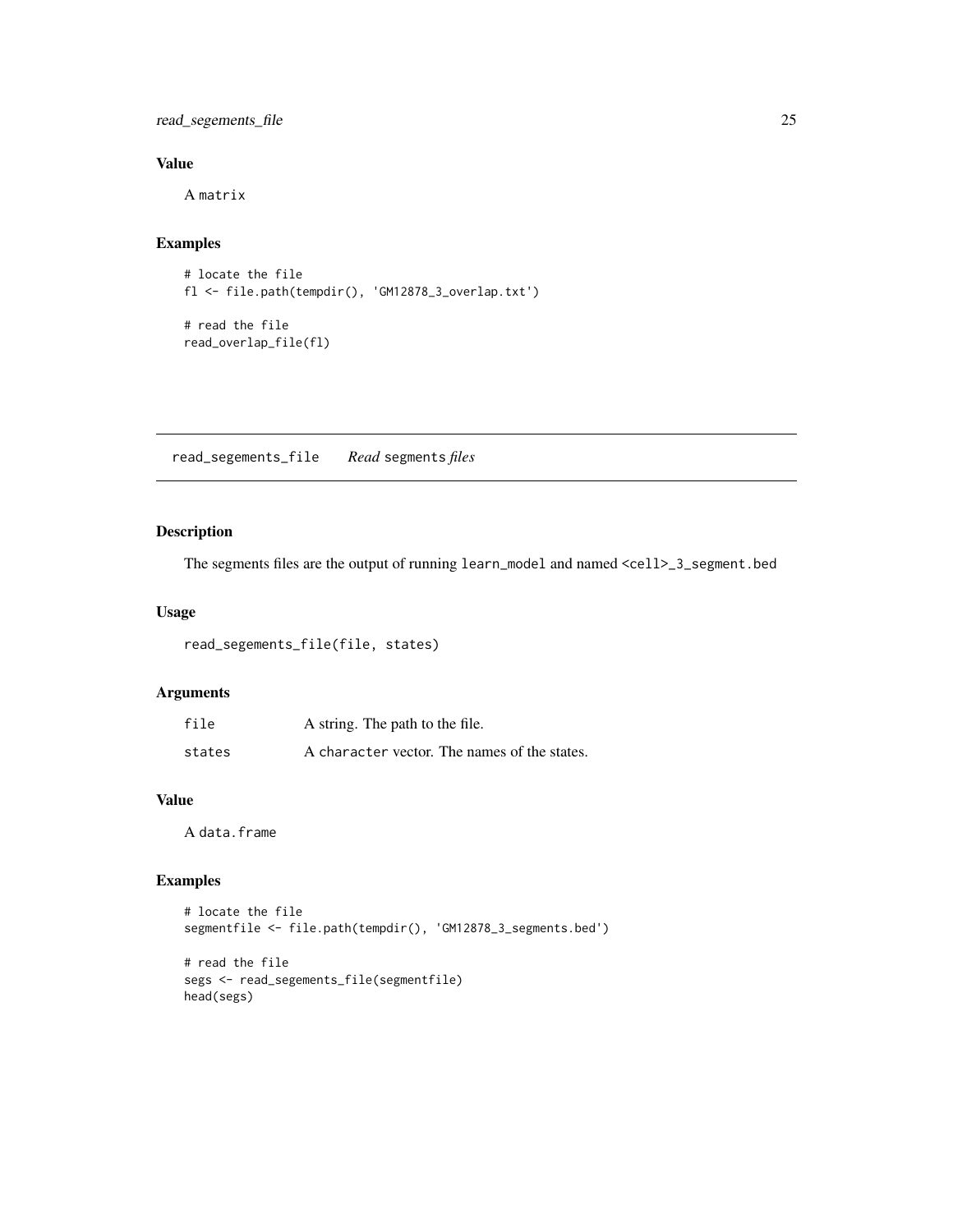<span id="page-25-0"></span>read\_transitions\_file *Read* transitions *file*

#### Description

The segments files are the output of running learn\_model and named transitions\_3\_segment.bed

#### Usage

```
read_transitions_file(file, states)
```
#### Arguments

| file   | A string. The path to the file.              |
|--------|----------------------------------------------|
| states | A character vector. The names of the states. |

#### Value

A matrix

#### Examples

# locate the file fl <- file.path(tempdir(), 'transitions\_3.txt')

# read the file read\_transitions\_file(fl)

<span id="page-25-1"></span>segmentation *segmentation objects*

#### Description

The segmentation class consists of matrices and lists. The components contain the output of the chromatin segmentation analysis. Loading the input data is optional. The object is returned as a result of calling [learn\\_model](#page-12-1) or reading its already existing output.

#### **Slots**

model list. The list consists of 6 items corresponding to the contents of the model\_#.txt file. These are number\_states and number\_marks for the numbers of states and marks in the model; likelihood and probinit for the likelihood and the initial probabilities of the multistate model; transitionprobs and emissionprobs for the probabilities of the transitions and emissions parameters of the model. Can be accessed using [model](#page-3-1).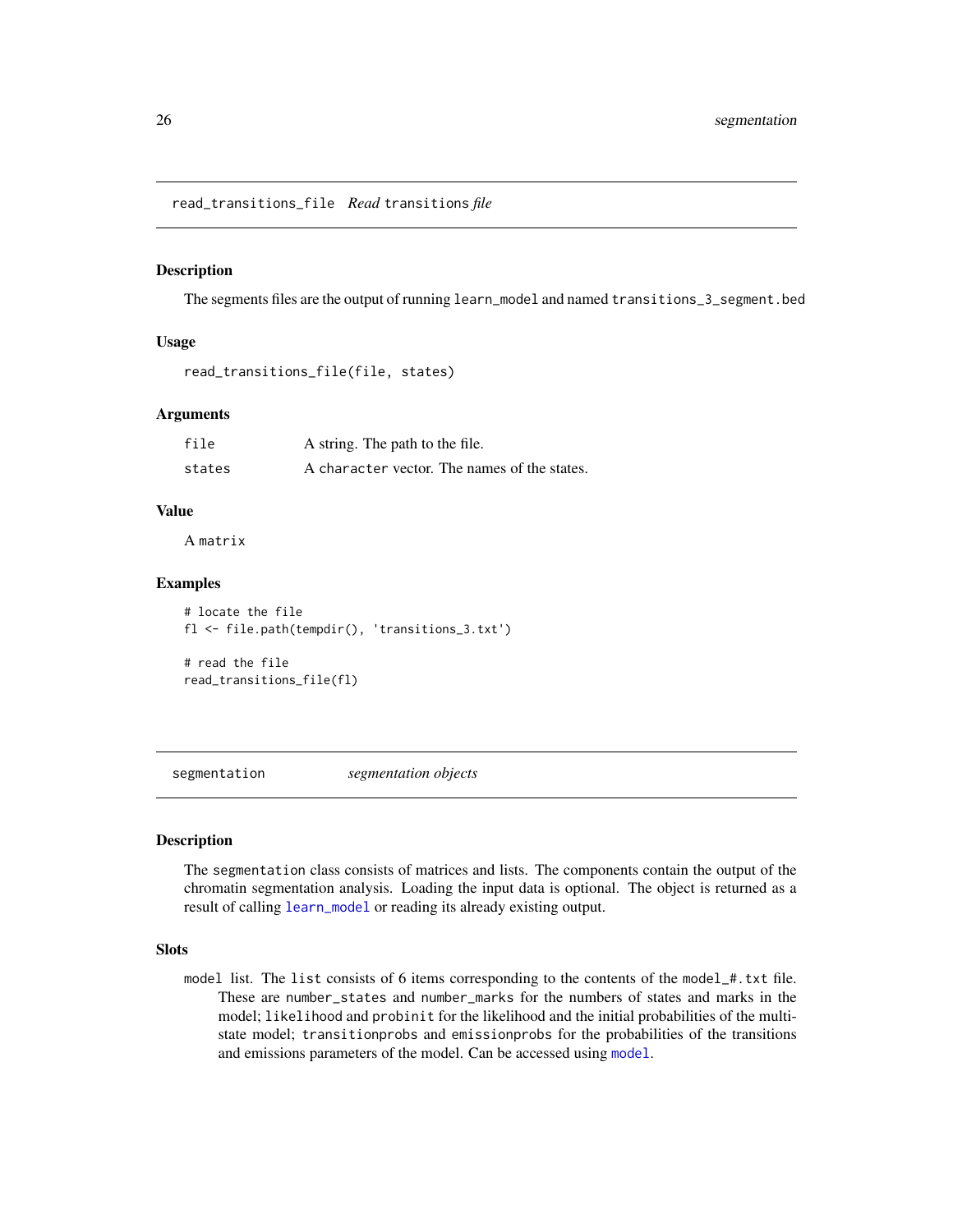- <span id="page-26-0"></span>emission matrix. The matrix contains the emission parameters of n states (rows) for n marks (columns) corresponding to the contents of the emission\_#.txt file. Can be accessed using [emission](#page-3-1).
- transition matrix. The matrix contains the transition parameters of n by n states corresponding to the contents of the transition\_#.txt file. Can be accessed using [transition](#page-3-1).
- overlap list. A list of n number of cells/conditions items. Each item is a matrix of the overlap enrichment of n states (rows) at n genomic annotations (columns) corresponding to the contents of the <cell>\_#\_[overlap](#page-3-1).txt files. Can be accessed using overlap.
- TSS list. A list of n number of cells/conditions items. Each item is a matrix of the overlap enrichment of n states (rows) at n locations around the transcription start site (TSS) (columns) corresponding to the contents of the <cell>\_#\_TSS\_neighborhood.txt files. Can be accessed using [TSS](#page-3-1).
- TES list. A list of n number of cells/conditions items. Each item is a matrix of the overlap enrichment of n states (rows) at n locations around the transcription end site (TES) (columns) corresponding to the contents of the  $\text{ceil} > \text{\#\_TES\_neighborhood.txt}$  files. Can be accessed using [TES](#page-3-1).
- segment list. A list of n number of cells/conditions items. Each item is a [GRanges](#page-0-0) object containing the segmentation and assigned states as a metadata column 'state'. These contents correspond to the <cell>\_#\_segment.bed files. Annotations of the ranges are optional. Can be accessed using [segment](#page-3-1).
- bins list. A list of n number of cells/conditions items. Each item is a [SummarizedExperiment](#page-0-0) object containing the binarized input data. The coordinates of the bins are saved as the [rowRanges](#page-0-0) each assigned to a state and the binary data itself is saved as [assay](#page-0-0). Can be accessed using [bins](#page-3-1).
- counts list. A list of n number of cells/conditions items. Each item is a [SummarizedExperiment](#page-0-0) object containing the read counts in bins. The coordinates of the bins are saved as the [rowRanges](#page-0-0) each assigned to a state and the counts data itself is saved as [assay](#page-0-0). Can be accessed using [counts](#page-3-1).

#### See Also

[learn\\_model](#page-12-1)

segments\_files *Make segments file names*

#### **Description**

Make segments file names

#### Usage

segments\_files(numstates, cells)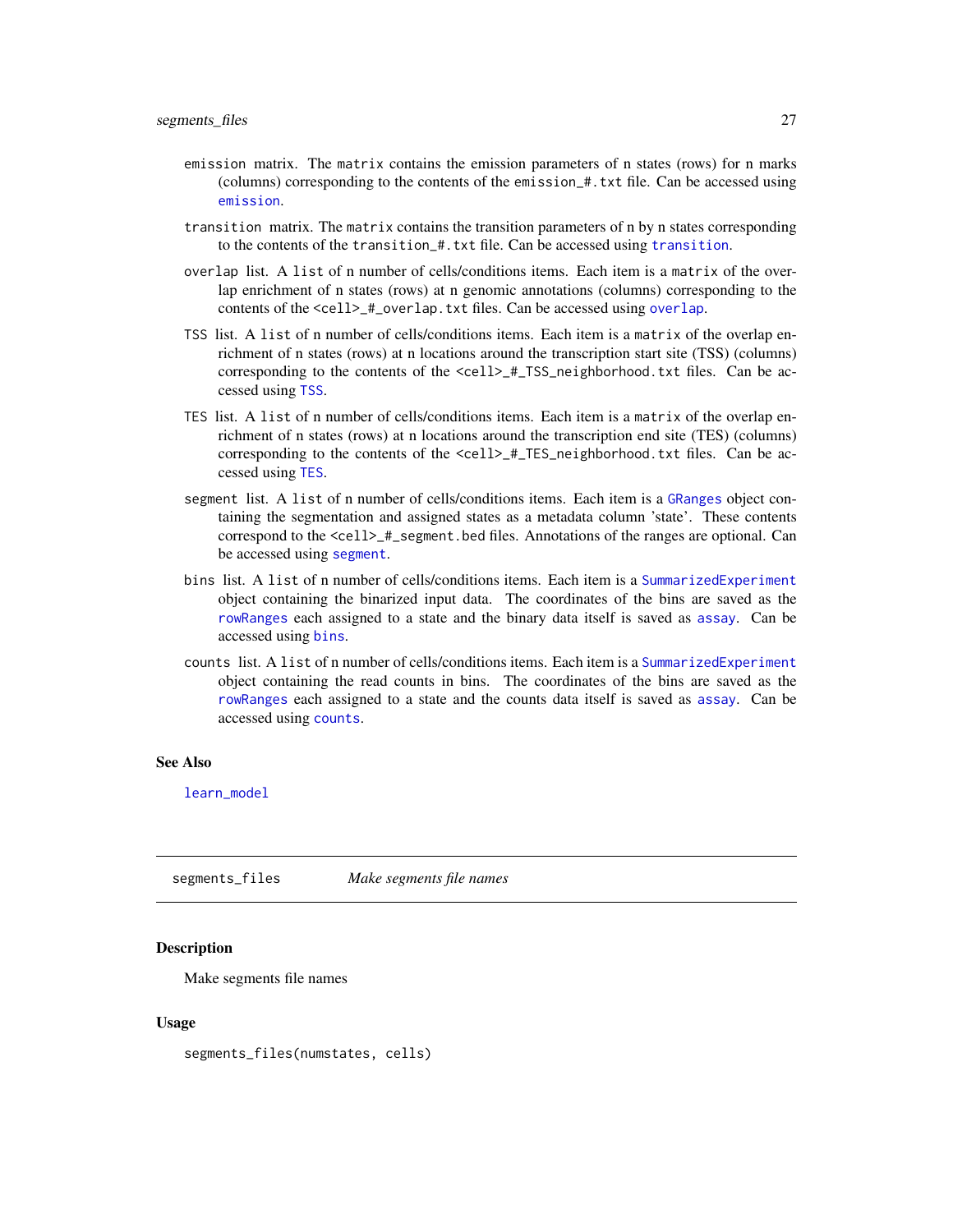#### Arguments

| numstates | An integer         |
|-----------|--------------------|
| cells     | A character vector |

#### Value

A character vector

#### Examples

segments\_files(3, 'K562')

test\_obj *A segmentation object generated from the test data*

#### Description

A segmentation object generated by running lean\_model on the test dataset in 'inst/extdata/ChromHMM/SAMPLEDATA\_H The source code to this run is in 'inst/script/test\_obj.R'

#### Usage

test\_obj

#### Format

An object of class segmentation of length 1.

test\_objs *A a list of segmentation objects generated from the test data*

#### Description

A segmentation object generated by running lean\_model on the test dataset in 'inst/extdata/ChromHMM/SAMPLEDATA\_H for 3 to 8 states. The source code to this run is in 'inst/script/test\_objs.R'

#### Usage

test\_objs

#### Format

An object of class list of length 6.

<span id="page-27-0"></span>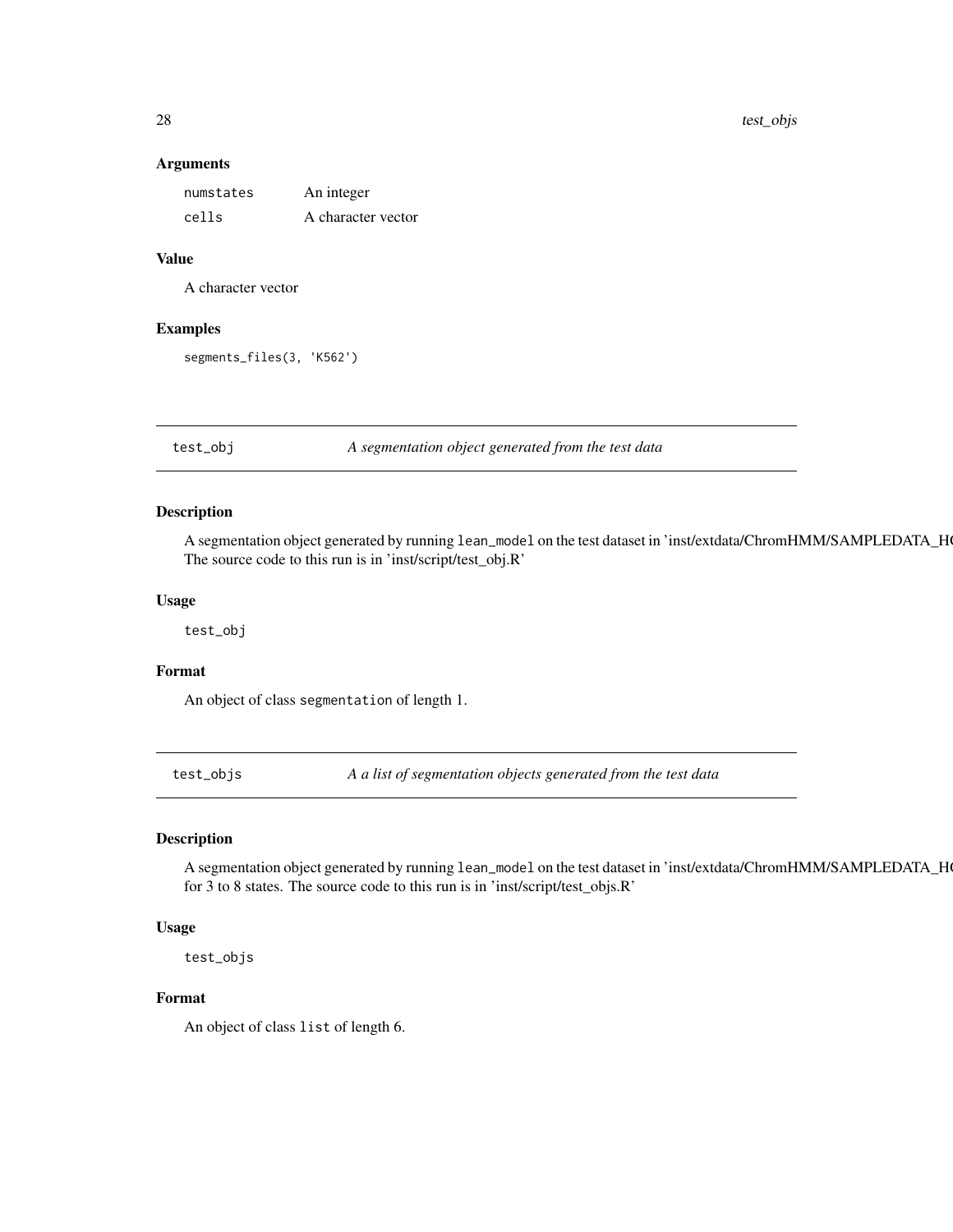<span id="page-28-0"></span>

#### Description

Tidy the metadata of a GRanges object

## Usage

```
tidy_ranges(gr, columns, low = 0)
```
#### Arguments

| gr      | A GRanges object                                            |
|---------|-------------------------------------------------------------|
| columns | A character vectors. The names of columns to be tidied.     |
| low     | An integer. All values $\leq$ this integer will be removed. |

## Value

A GRanges object

#### Examples

tidy\_ranges(segment(test\_obj, cell = 'K562')[[1]])

transitions\_file *Make transitions file name*

#### Description

Make transitions file name

#### Usage

transitions\_file(numstates)

## Arguments

numstates An integer

## Value

A string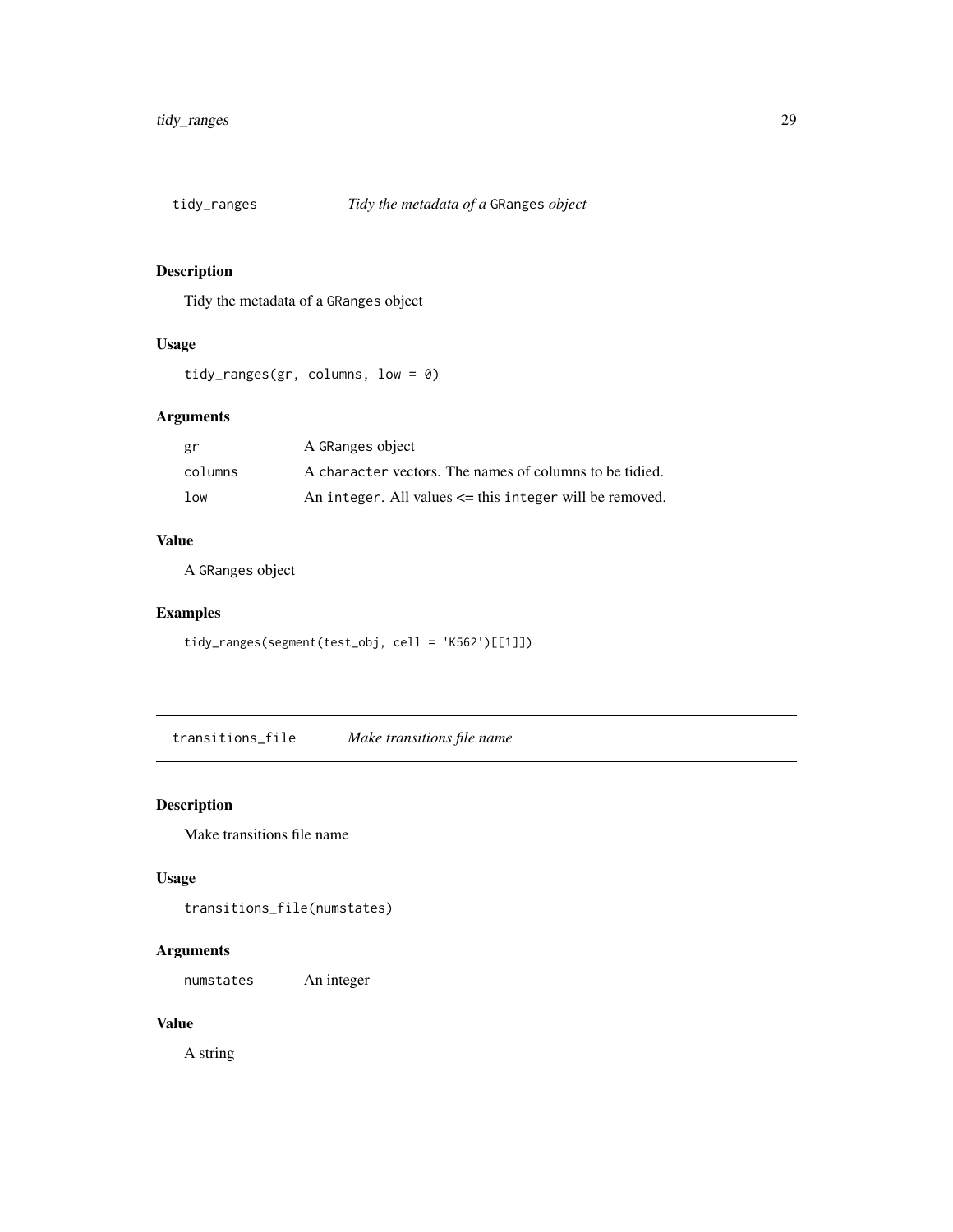30 transitions\_file

## Examples

transitions\_file(3)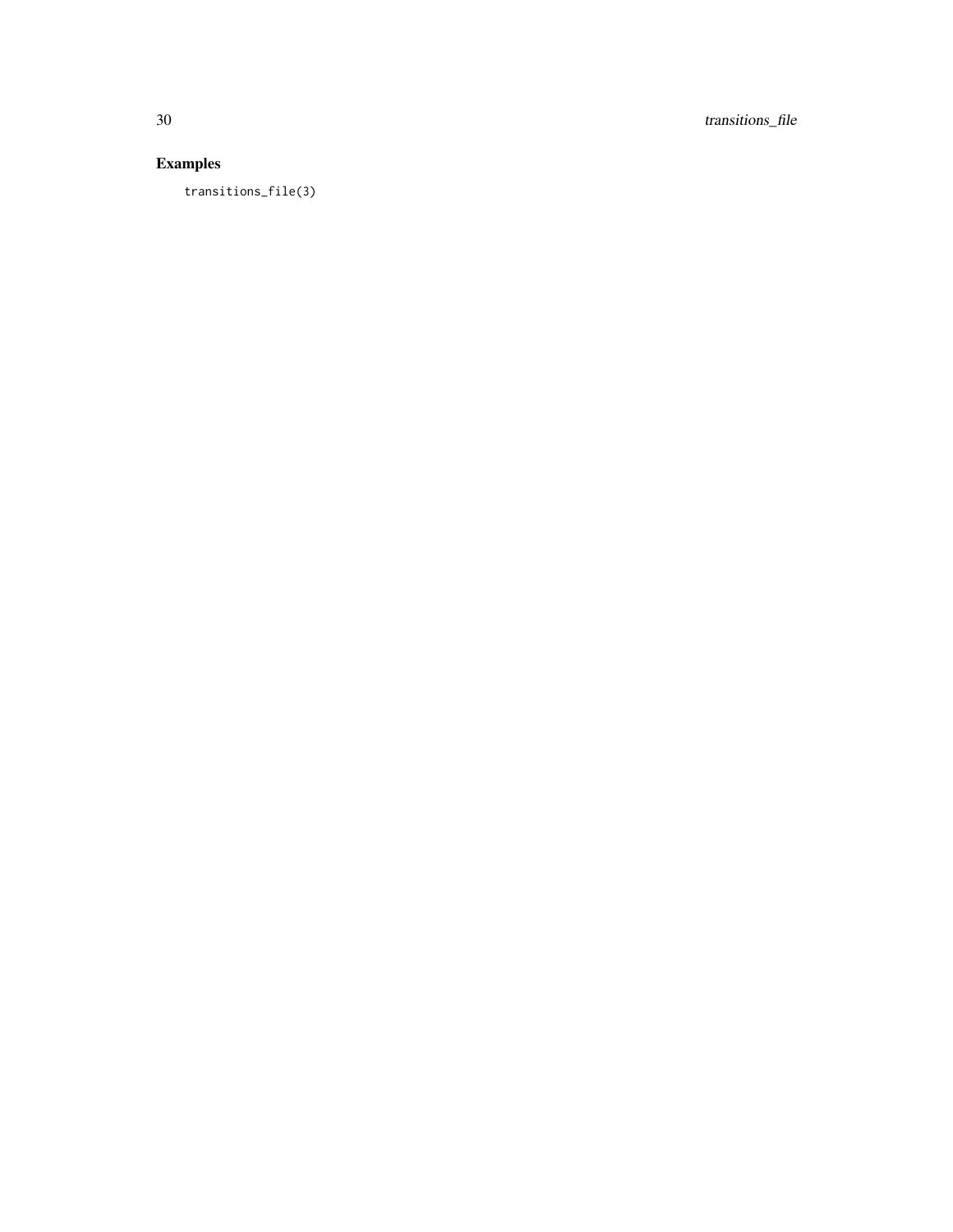# <span id="page-30-0"></span>Index

```
∗ datasets
    test_obj, 28
    test_objs, 28
.Binarize, 3
.LearnModel, 3
accessors, 4
annotate_segments, 7
annotatePeak, 7
assay, 27
bamCount, 20
binarize_bam, 8
binarize_bed, 9
bins, 27
bins (accessors), 4
bins,segmentation-method (accessors), 4
cells (accessors), 4
cells,segmentation-method (accessors), 4
class:segmentation (segmentation), 26
compare_models, 10
count_reads_ranges, 10
counts, 27
counts (accessors), 4
counts,segmentation-method (accessors),
        4
emission, 27
emission (accessors), 4
emission,segmentation-method
        (accessors), 4
emissions_file, 11
enrichment_files, 11
```
get\_frequency, [12](#page-11-0) get\_width, [13](#page-12-0) GRanges, *[27](#page-26-0)*

learn\_model, [13,](#page-12-0) *[26,](#page-25-0) [27](#page-26-0)* likelihood *(*accessors*)*, [4](#page-3-0)

```
likelihood,segmentation-method
        (accessors), 4
markers (accessors), 4
markers,segmentation-method
        (accessors), 4
merge_segments_bins, 15
methods, 16
model, 26
model (accessors), 4
model,segmentation-method (accessors), 4
model_file, 16
overlap, 27
overlap (accessors), 4
overlap,segmentation-method
        (accessors), 4
overlap_files, 17
plot_heatmap, 18
range_bins, 18
range_counts, 19
read_bam_file, 20
read_bins_file, 20
read_cellmark_file, 21
read_chromsize_file, 22
read_emissions_file, 22
read_enrichment_file, 23
read_model_file, 24
read_overlap_file, 24
read_segements_file, 25
read_transitions_file, 26
rowRanges, 27
segment, 27
segment (accessors), 4
segment,segmentation-method
        (accessors), 4
segmentation, 14, 26
```
segmentation-class *(*segmentation*)*, [26](#page-25-0)